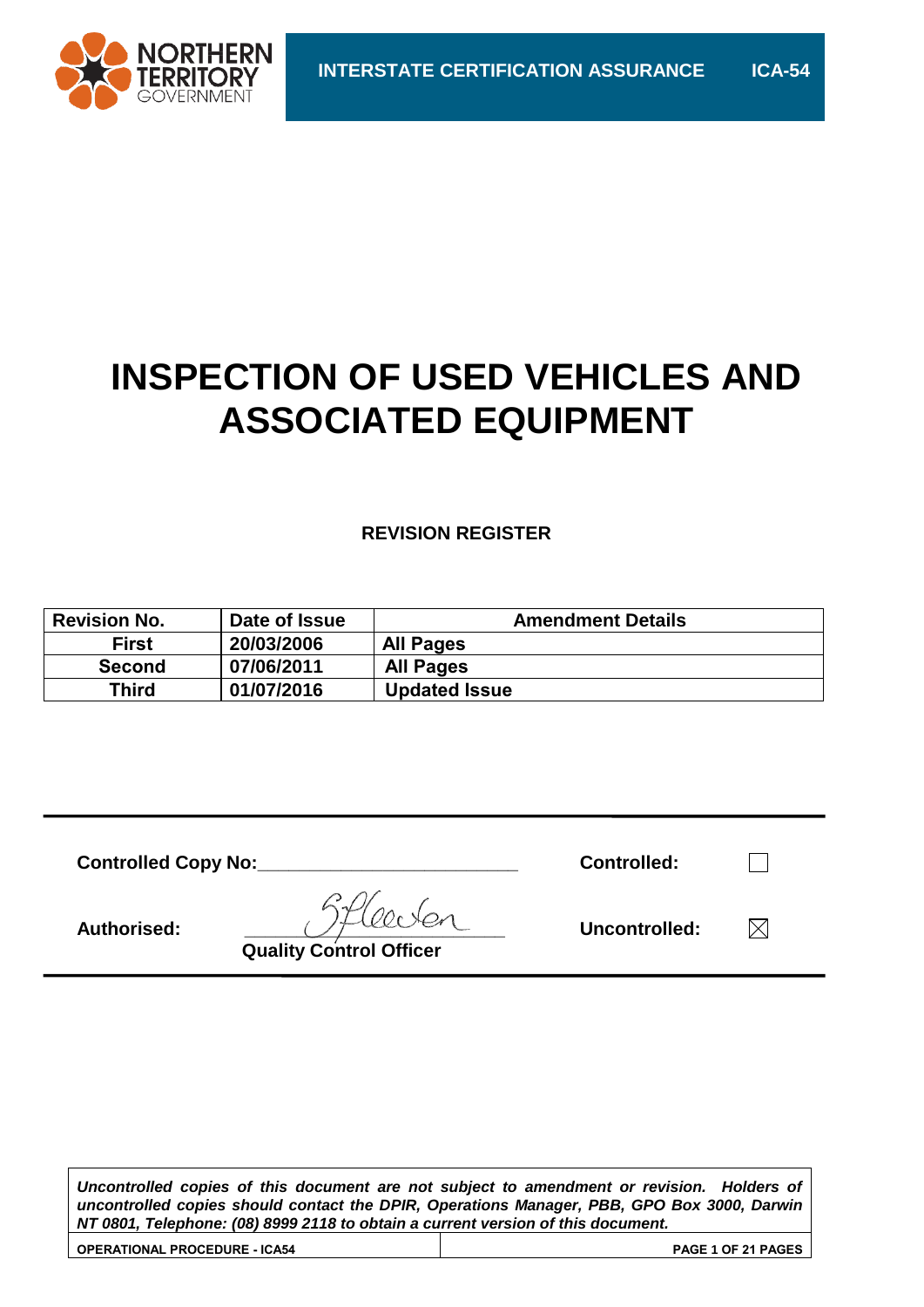### **TABLE OF CONTENTS**

| 1. |                                                                                                 |  |
|----|-------------------------------------------------------------------------------------------------|--|
| 2. |                                                                                                 |  |
| 3. |                                                                                                 |  |
| 4. |                                                                                                 |  |
| 5. |                                                                                                 |  |
| 6. |                                                                                                 |  |
| 7. |                                                                                                 |  |
|    | 7.1                                                                                             |  |
|    | 7.1.1                                                                                           |  |
|    | 7.1.2                                                                                           |  |
|    | 7.1.3                                                                                           |  |
|    | 7.1.4                                                                                           |  |
|    |                                                                                                 |  |
|    |                                                                                                 |  |
|    |                                                                                                 |  |
|    |                                                                                                 |  |
|    |                                                                                                 |  |
|    | 7.2                                                                                             |  |
|    | 7.2.1                                                                                           |  |
|    | 7.2.2                                                                                           |  |
|    |                                                                                                 |  |
|    | 7.2.3                                                                                           |  |
|    | 7.2.4                                                                                           |  |
|    | 7.2.5                                                                                           |  |
|    | 7.3                                                                                             |  |
|    | Identification and Control of Nonconforming Used Vehicles and Associated Equipment.  9<br>7.3.1 |  |
|    | 7.3.2                                                                                           |  |
|    | 7.3.3                                                                                           |  |
|    | 7.3.4                                                                                           |  |
|    | 7.3.5                                                                                           |  |
|    | 7.3.6                                                                                           |  |
|    | 7.3.7                                                                                           |  |
| 8. |                                                                                                 |  |
|    |                                                                                                 |  |
|    | 8.1                                                                                             |  |
|    | 8.1.1                                                                                           |  |
|    | 8.1.2                                                                                           |  |
|    | 8.2                                                                                             |  |
| 9. |                                                                                                 |  |
|    | ATTACHMENT 1 - Application for Accreditation of a Business for an Interstate Certification      |  |
|    |                                                                                                 |  |
|    |                                                                                                 |  |
|    |                                                                                                 |  |
|    |                                                                                                 |  |
|    |                                                                                                 |  |
|    |                                                                                                 |  |
|    |                                                                                                 |  |
|    |                                                                                                 |  |
|    |                                                                                                 |  |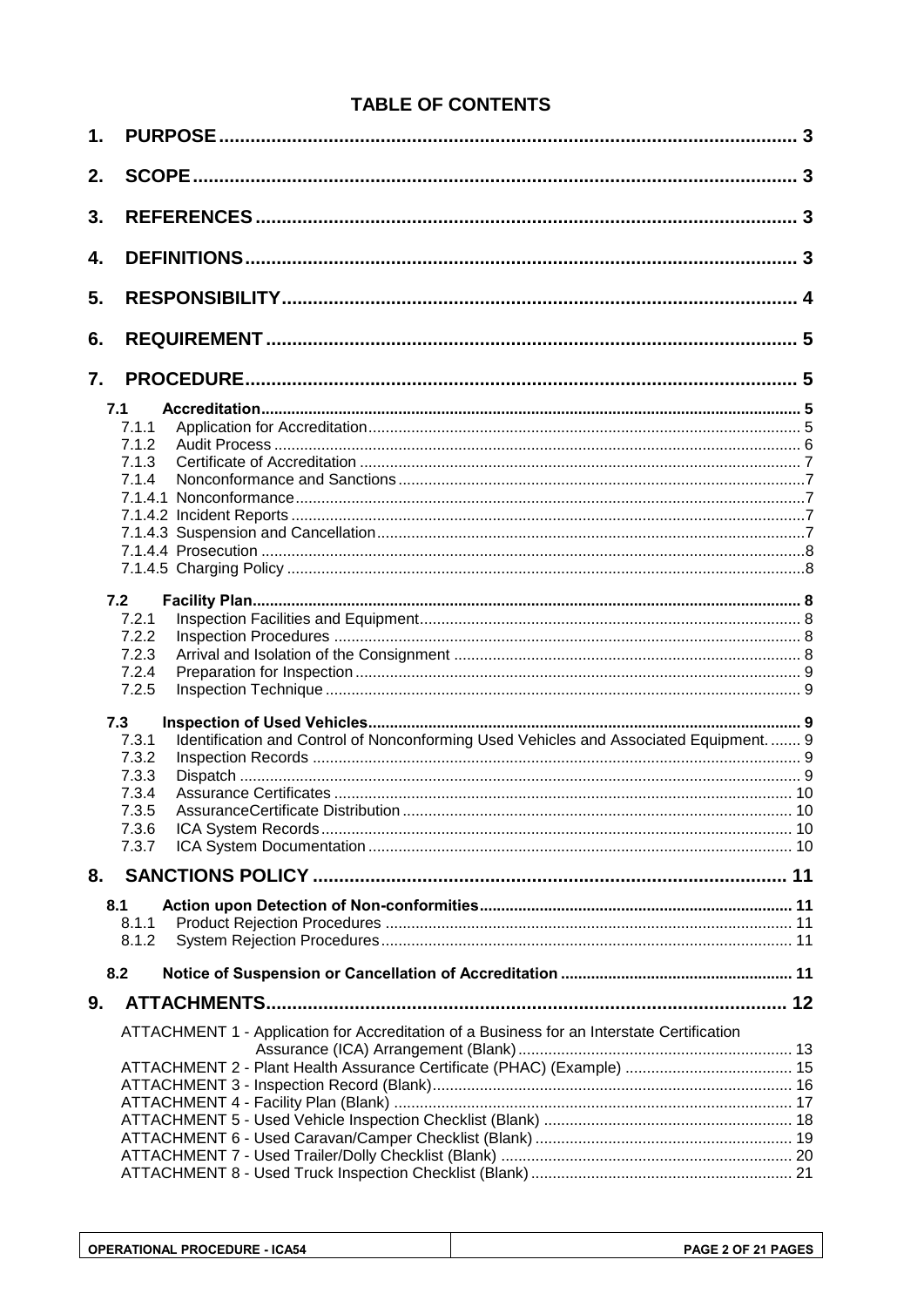

#### **1. PURPOSE**

The purpose of this procedure is to describe –

- (a) the principles of operation, design features and standards required for inspection;
- (b) the responsibilities and actions of personnel;

that apply to inspecting used vehicles and associated equipment under an Interstate Certification Assurance (ICA) arrangement.

#### **2. SCOPE**

This procedure covers all inspection and certification of used vehicles and associated equipment by a business operating under an Interstate Certification Assurance arrangement in the Northern Territory.

#### **3. REFERENCES**

**WI-02** Guidelines for the Completion of Plant Health Assurance Certificates

#### **4. DEFINITIONS**

| <b>Accredit</b>                                | means to authorise nominated staff within a business to<br>issue Assurance Certificates.                                                                                                                                                                                              |
|------------------------------------------------|---------------------------------------------------------------------------------------------------------------------------------------------------------------------------------------------------------------------------------------------------------------------------------------|
| Act                                            | means Plant Health Act.                                                                                                                                                                                                                                                               |
| <b>Application for</b><br><b>Accreditation</b> | means an Application for Accreditation of a business for<br>Interstate Certification Assurance (ICA) and/or<br>an<br>Certification Assurance (CA) arrangement (Attachment 1)                                                                                                          |
| <b>Assurance Certificate</b>                   | means a Plant Health Assurance Certificate (Attachment<br>2).                                                                                                                                                                                                                         |
| <b>Authorised Signatory</b>                    | means a person whose name and specimen signature is<br>included as an Authorised Signatory on the business's<br>approved Application for Accreditation form.                                                                                                                          |
| <b>Business</b>                                | means the legal entity responsible for the operation of the<br>treatment facility and ICA arrangement detailed on the<br>business's Application for Accreditation.                                                                                                                    |
| <b>Certification Assurance</b>                 | means a voluntary arrangement between the Department<br>of Primary Industry and Resources and a business that<br>demonstrates effective in-house quality management and<br>provides assurance through documented procedures and<br>records that produce meets specified requirements. |
| <b>Certified/Certification</b>                 | means covered by a valid Plant Health Assurance<br>Certificate (Attachment 2).                                                                                                                                                                                                        |
| <b>Facility</b>                                | means the location of the operation covered by the<br>Interstate Certification Assurance arrangement.                                                                                                                                                                                 |
| <b>ICA</b>                                     | means Interstate Certification Assurance.                                                                                                                                                                                                                                             |
| <b>Inspector</b>                               | means an Inspector authorised under the Plant Health<br>Act.                                                                                                                                                                                                                          |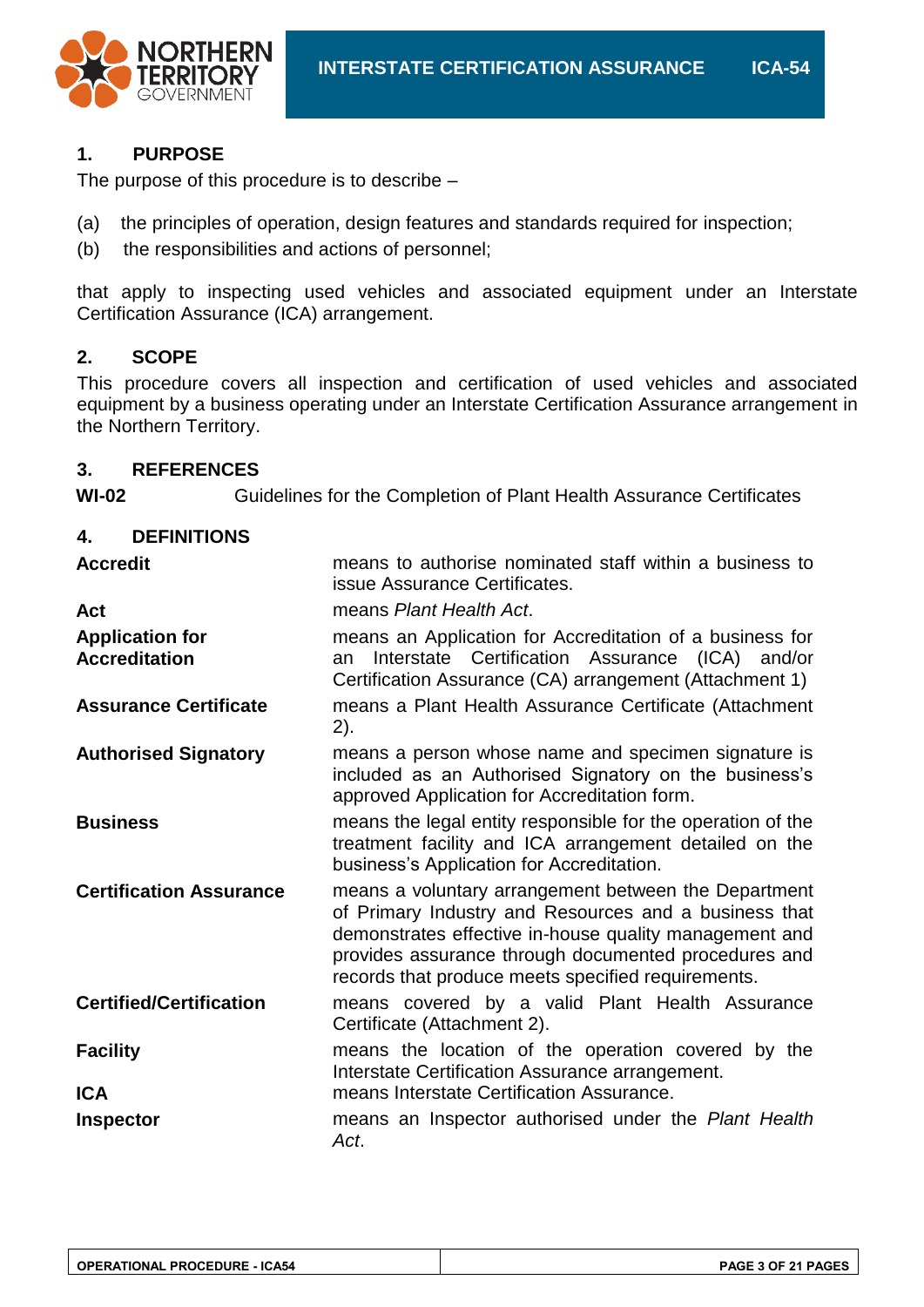

#### **Interstate Certification Assurance**

**Quarantine Risk Material (QRM)**

means a system of Certification Assurance developed to meet the requirements of State and Territory governments for the certification of goods for interstate and intrastate quarantine purposes.

**Nonconformance** means a non-fulfilment of specified requirements.

Includes;

- Cargo containers
- Cut flowers (fresh and dried)
- Fruit (fresh)
- Garden tools/equipment
- Hay, straw and fodder
- Honey, honeycomb and beekeeping equipment
- Nuts
- Plants (live and dead), including cuttings, bulbs & tubers
- Seeds
- Soil or articles with soil attached to them
- Used fruit & vegetable containers
- Vegetables (fresh)
- Wool and hides

#### **Used Vehicle and Associated Equipment**

Includes cars, prime movers, light trucks, motorcycles, car trailers, caravans, forklifts and boats.

#### **5. RESPONSIBILITY**

These position titles have been used to reflect the responsibilities of staff under the ICA arrangement. These positions may not be present in all businesses. Or different titles may be used for staff who carry out these responsibilities. In some businesses one person may carry out the responsibilities of more than one person.

The **Certification Controller** is responsible for –

- representing the business during audits and other matters relevant to ICA accreditation;
- ensuring the business has current accreditation for an ICA arrangement under this Operational Procedure;
- training staff in their duties and responsibilities under this Operational Procedure;
- ensuring the business and its staff comply with their responsibilities and duties under this Operational Procedure;
- ensuring that all inspection of used vehicles and associated equipment carried out is certified under the business's ICA arrangement and is carried out in accordance with this Operational Procedure.

#### The **Authorised Inspection Person** is responsible for –

- training received from Certification Controller in the duties and responsibilities of this Operational procedure;
- preparing all vehicles for inspection;
- ensuring all equipment is accessible to undertake the inspection;
- ensuring all inspections are conducted within the designated quarantine area;

| <b>OPERATIONAL PROCEDURE - ICA54</b> | <b>PAGE 4 OF 21 PAGES</b> |
|--------------------------------------|---------------------------|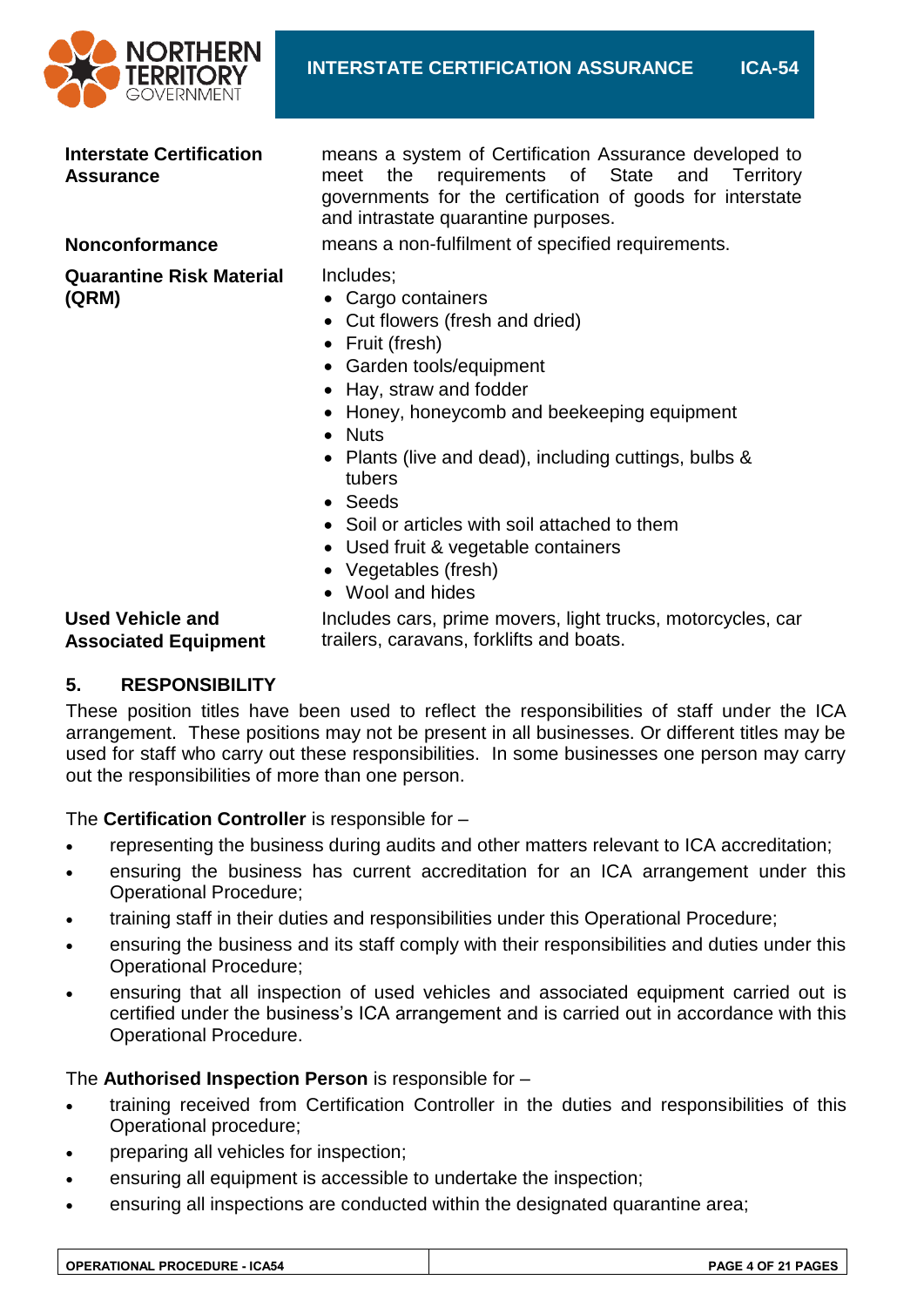

 ensuring all vehicles inspected prior to loading are kept in the designated quarantine area;

The **Authorised Dispatcher** is responsible for –

- ensuring all vehicles and associated equipment covered by a Assurance Certificate issued by the business under this Operational Procedure are identified;
- maintaining copies of all Assurance Certificates issued by the business under the ICA arrangement.

#### **Authorised Signatories** are responsible for –

 ensuring, prior to signing and issuing an Assurance Certificate, that Vehicles and associated equipment covered by the certificate have been inspected in accordance with the business's ICA arrangement, and the details on the certificate are true and correct in every particular.

#### **6. REQUIREMENT**

All used vehicles and associated equipment certified under this operational procedure **must** be inspected and found free from Quarantine Risk Material (refer 4).

*The Northern Territory Department of Primary Industry and Resources and interstate quarantine authorities maintain the right to inspect at any time certified used vehicles and associated equipment and to refuse to accept a certificate where these are found not to conform to specified requirements.*

#### **7. PROCEDURE**

#### **7.1 Accreditation**

#### **7.1.1 Application for Accreditation**

A business seeking accreditation for an ICA/CA arrangement under this Operational Procedure **shall** submit an Application for Accreditation (refer Attachment 1) at least 10 working days prior to the intended date of commencement of certification of produce.

Applicants **must** provide the details of all produce, plants and plant products they intend to pack and certify under this ICA/CA arrangement in Section 4 of the Application for Accreditation. Ensure application form is completed correctly and all required attachments are provided. A copy of the application form **must** be maintained for audit purposes.

Each accredited business is provided with a unique Interstate Produce (IP) number to identify the business and its vehicles and associated equipment for all interstate plant quarantine purposes as ministered by the Certificate of Accreditation.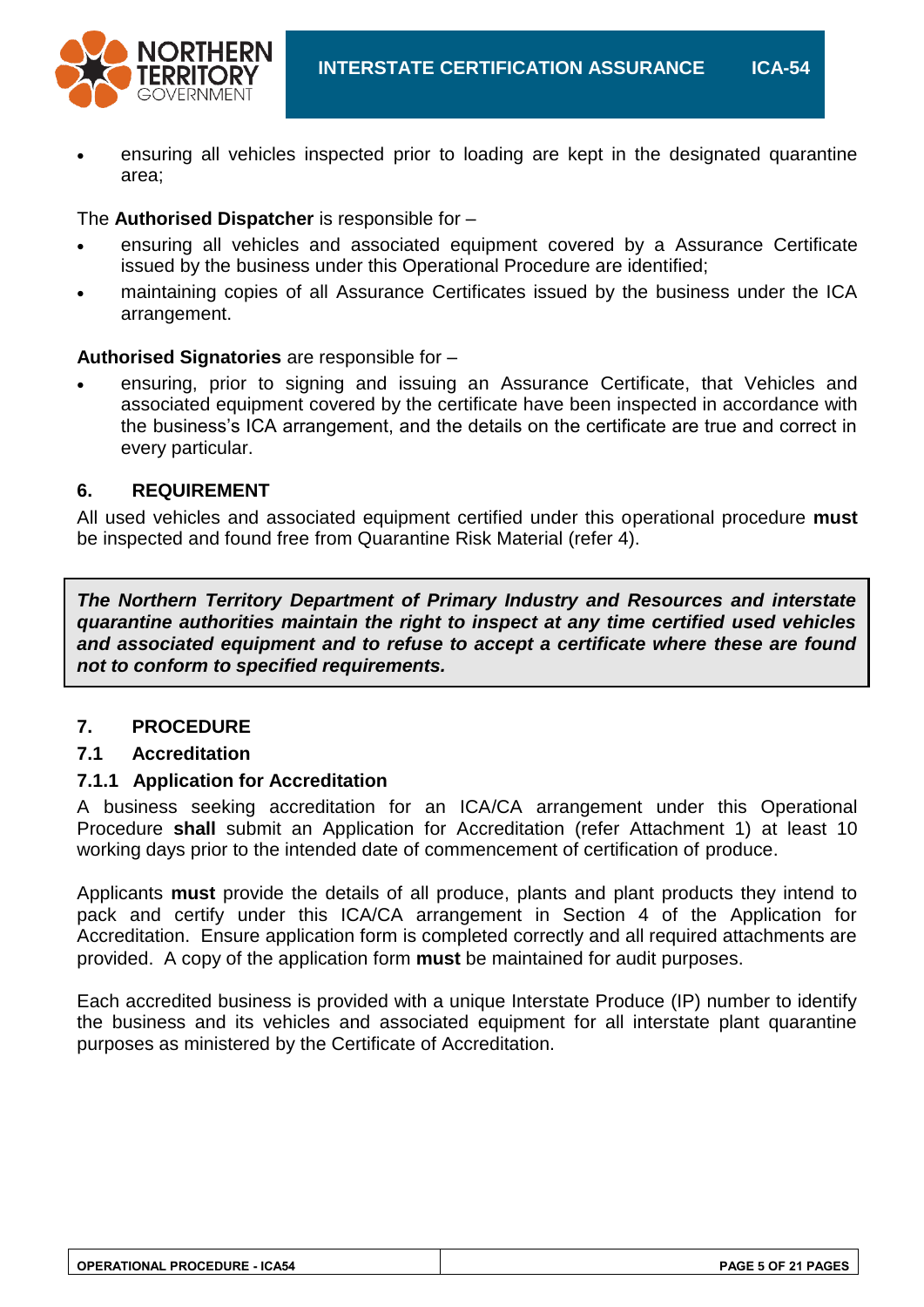

#### **7.1.2 Audit Process**

#### **Desk Audit**

When the application is received a desk audit is conducted to ensure the application is completed correctly with the required attachments. If found to be incomplete the application form will be returned to the business for completion. Once the desk audit has been passed, an initial/compliance audit will be conducted.

#### **Initial Audit**

Prior to accrediting a business, an Inspector carries out an initial audit of the business to verify the ICA/CA system is implemented and capable of operating in accordance with the requirements of the Operational Procedure, and the system is effective in ensuring compliance with the specified requirements of the ICA/CA arrangement.

On completion of a successful initial audit, applicants will be granted provisional accreditation for a period of 4 weeks and a 'Certificate of Accreditation' for Provisional Certification will be issued (refer 7.1.3).

#### **Initial Compliance Audit**

In the first year of accreditation an initial compliance audit will be conducted within 4 weeks of accreditation or issuing an assurance certificate pursuant to the Operational Procedure. On completion of successful initial compliance audit the business **shall** be granted full accreditation.

On completion of a successful compliance audit, annual accreditation is granted to cover the current season, up to a maximum of twelve months from the date of provisional accreditation, and a new 'Certificate of Accreditation' issued (refer 7.1.3).

#### **Compliance Audits**

Compliance audits are conducted to verify that the ICA/CA system continues to operate in accordance with the requirements of the Operational Procedure.

Ongoing compliance audits are conducted at least once every six for a business that operates for more than six months of each year.

Random audits are conducted on a selected number of accredited businesses each year. Random audits may take the form of a full compliance audit, or audits of limited scope to sample treatment mixtures, certified produce, ICA/CA system records or ICA/CA system processes.

Unscheduled compliance audits may be conducted at any time as a random audit or to investigate reported or suspected non-conformances.

#### **Re-Accreditation**

Accredited businesses are required to re-apply for accreditation each year the business seeks to operate under the ICA/CA arrangement. Businesses seeking re-accreditation **must** lodge a renewal application prior to accreditation lapsing, or if accreditation has lapsed, prior to being accredited to certify used vehicles and associated equipment under the ICA/CA arrangement. A compliance audit is conducted within twelve weeks of the business applying for reaccreditation each year.

| <b>OPERATIONAL PROCEDURE - ICA54</b> | <b>PAGE 6 OF 21 PAGES</b> |
|--------------------------------------|---------------------------|
|--------------------------------------|---------------------------|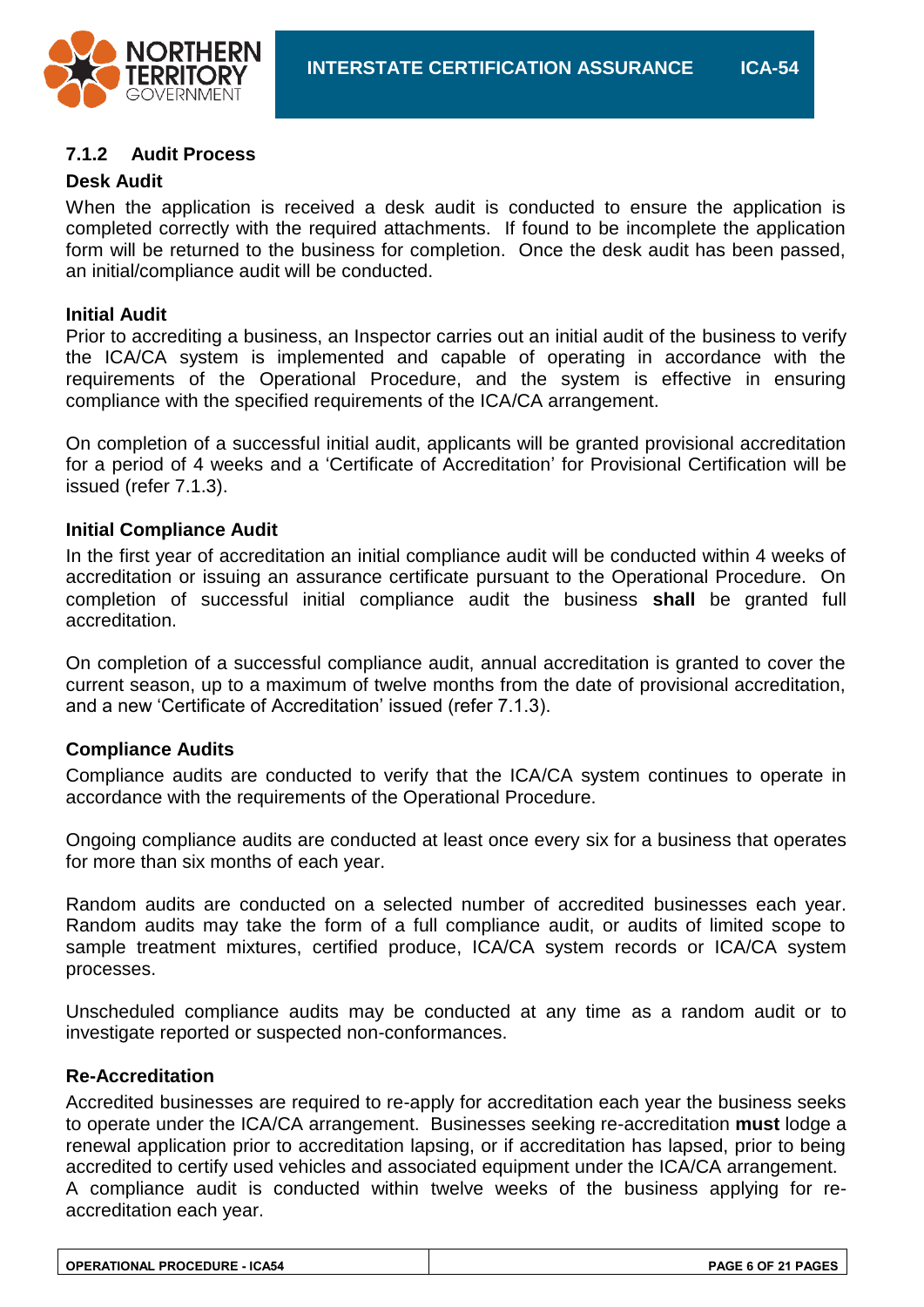

#### **7.1.3 Certificate of Accreditation**

An accredited business will receive a 'Certificate of Accreditation for an Interstate Certification Assurance' detailing the facility location, Operational Procedure, scope (type of produce and chemical covered) and period of accreditation.

The business **must** maintain a current 'Certificate of Accreditation for an Interstate Certification Assurance' and make this available on request by an Inspector.

**A business may not commence or continue certification of produce under the ICA/CA arrangement unless it is in possession of a valid and current 'Certificate of Accreditation for an Interstate Certification Assurance' for the facility, procedure, produce type and chemical covered by the Assurance Certificate.**

#### **7.1.4 Nonconformances and Sanctions**

#### **7.1.4.1 Nonconformances**

Audits are regularly undertaken to evaluate the effectiveness of implementation of the requirements. If, in the opinion of the auditor, there is evidence indicating that there has been a failure to meet one or more accreditation requirements, the auditor may raise a Nonconformance Report (NCR). Actions required to address the nonconformance **shall** be discussed and recorded on the NCR.

If integrity of the accreditation has been significantly compromised, the nonconformance may provide grounds for the suspension or cancellation of the accreditation, and prosecution.

#### **7.1.4.2 Incident Reports**

Incident Reports may be raised by intra and/or interstate quarantine authorities to report the detection of a nonconformance in produce certified under this arrangement. An investigation into the incident **shall** be conducted and findings reported back to the originator.

If the integrity of the accreditation has been significantly compromised, the incident may provide grounds for the suspension or cancellation of the accreditation, and prosecution.

#### **7.1.4.3 Suspension and Cancellation**

The NTQ may suspend or cancel an accreditation when a business is found, to have:

- obtained accreditation through the provision of false or misleading information;
- contravened a procedure requirement that compromises the integrity of the arrangement;
- not rectified a nonconformance;
- not paid fees owing to the PBB.

Any action taken by the PBB to suspend or cancel an accreditation **shall** be provided in writing to the business. This **shall** provide guidance making an appeal to have the decision be reviewed.

#### **7.1.4.4 Prosecution**

Businesses found to be operating contrary to the Act may be liable for prosecution.

| <b>OPERATIONAL PROCEDURE - ICA54</b> | <b>PAGE 7 OF 21 PAGES</b> |
|--------------------------------------|---------------------------|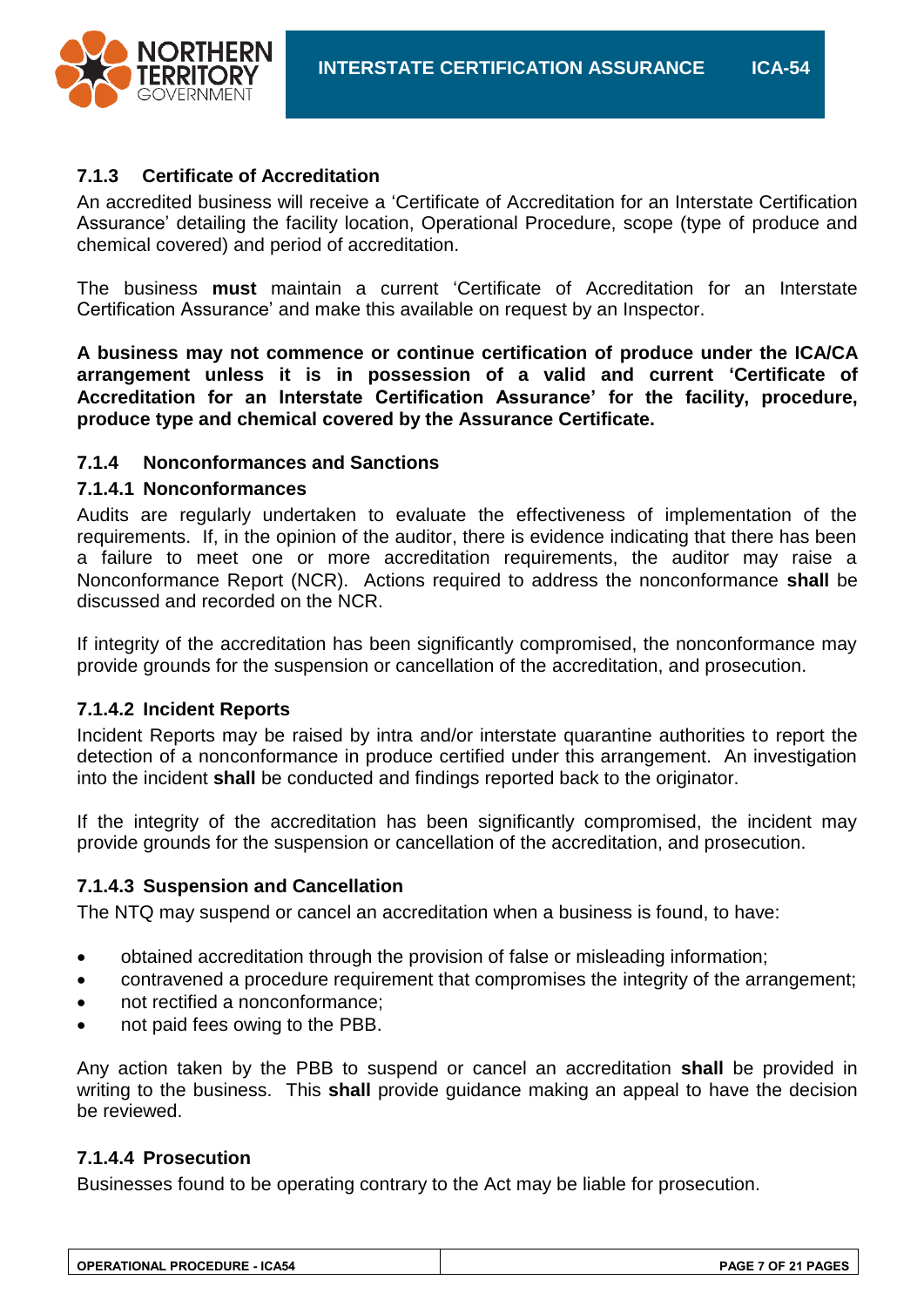

#### **7.1.4.5 Charging Policy**

Plant Biosecurity fees will apply to businesses that participate in ICA/CA arrangements. PBB can be contacted for a schedule of the Plant Biosecurity fees.

#### **7.2 Facility Plan**

The Certification Controller **shall** maintain a plan of the facility.

The Facility Plan **shall** include the following details –

- (a) road access including street name/s;
- (b) internal roadways within the facility providing access to the designated quarantine inspection area;
- (c) the location and identification of buildings at the facility;
- (d) the location and size  $(m^3)$  of the designated quarantine inspection area at the facility.

A copy of the Facility Plan **shall** be included with the Business's Application for Accreditation.

A blank Facility Plan (Attachment 4) **should** be copied for completion and inclusion with the Business's Application for Accreditation and the original retained.

#### **7.2.1 Inspection Facilities and Equipment**

Businesses accredited under this protocol **shall** maintain the following inspection equipment –

- A designated inspection facility consisting of a suitable hard standing surface such as concrete, bitumen, compacted limestone, blue metal, scoria or fines;
- Moveable quarantine area sign clearly identified by the words '**Quarantine Area**;
- Torch for illumination of dark areas;
- Scraper for the removal of QRM;
- Secure vessel for transporting QRM away from the Quarantine Inspection Area;
- Vacuum cleaner for the removal of QRM.

#### **7.2.2 Inspection Procedures**

Inspection for freedom from QRM **shall** be carried out as close as practicable and not more than 48 hours prior, to the time of dispatch and certification of the consignment.

#### **7.2.3 Arrival and Isolation of the Consignment**

When used vehicles and associated equipment which are to be inspected and certified as free from QRM arrive at the premise the nominated inspection person **shall** follow these steps;

- Identify vehicles which are to be transported into WA and separate these from other vehicles.
- Direct these vehicles to be assembled in the designated Quarantine Inspection Area.
- Maintain details of vehicles inspected (Attachment 3).
- Arrange an inspection of the consignment. Make sure that you have the client's permission to conduct the inspection of the vehicle and its contents, including personal effects. A vehicle cannot be certified if all contents have not been inspected.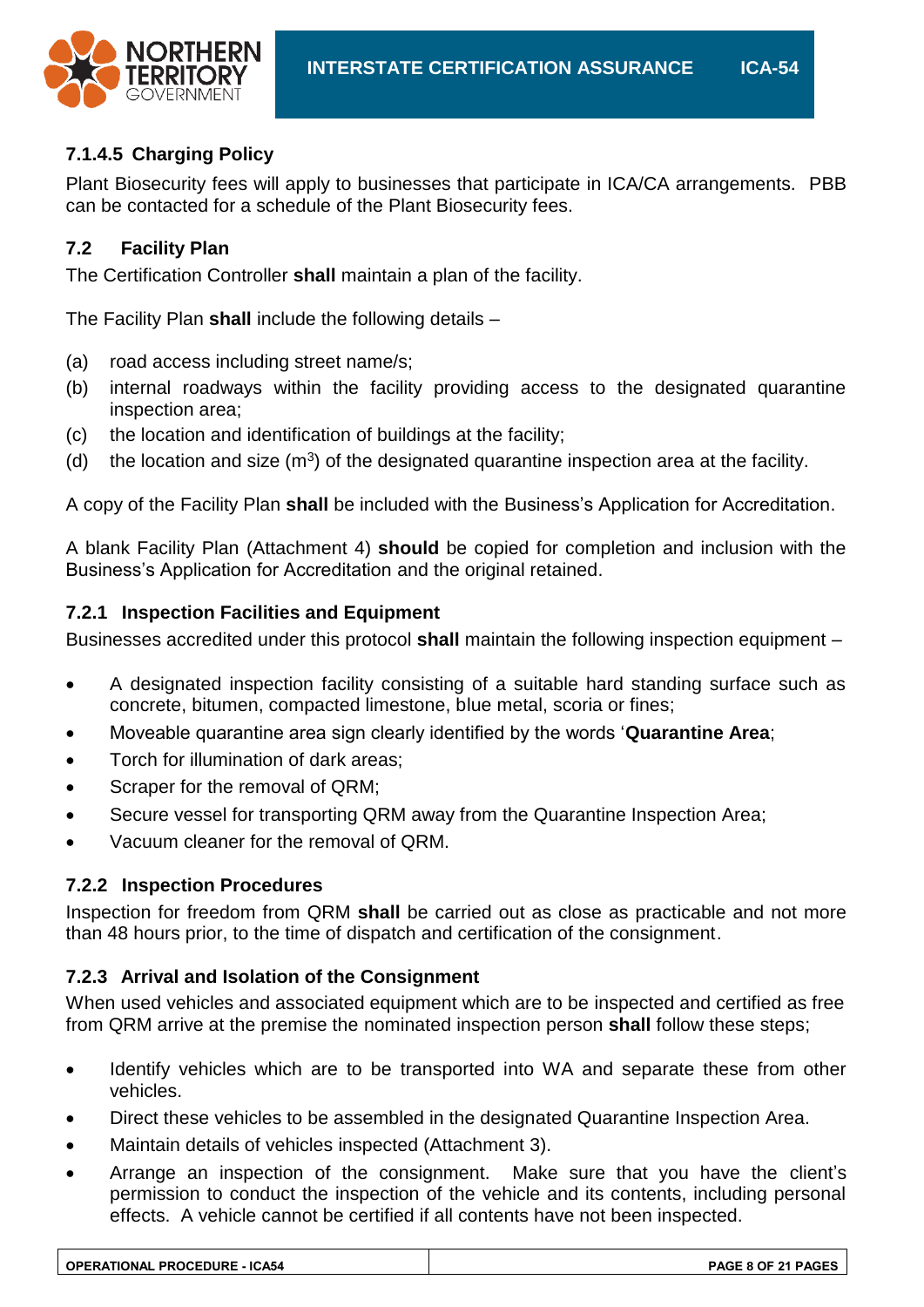

#### **7.2.4 Preparation for Inspection**

These steps are to be performed by the nominated inspection person.

- Ensure that the appropriate equipment to conduct the inspection is available.
- Check any relevant vehicle condition reports.

#### **7.2.5 Inspection Technique**

- Identify the vehicle from the description on the relevant paperwork (make and registration).
- Ensure that the vehicle is located in the designated Quarantine Inspection Area.
- Ensure that the vehicle is unlocked and the boot and bonnet or, in the case of caravans, the interior and any attached equipment compartments are accessible.

#### **7.3 Inspection of Used Vehicles**

All used vehicles and associated equipment **shall** be inspected using the attached inspection checklists (Attachments 5, 6, 7 and 8). All used vehicles and associated equipment **must** be inspected and found free of quarantine risk material.

**Note:** Any QRM removed from the vehicle **must** be moved clear of the Quarantine Inspection Area (i.e. **do not** simply brush or wash on to the ground).

#### **7.3.1 Identification and Control of Nonconforming Used Vehicles and Associated Equipment.**

Any category of used vehicles and associated equipment rejected following identification of QRM **shall** be isolated and clearly identified to prevent mixing with conforming vehicles and equipment. Rejected used vehicles and associated equipment **shall** be sent back to Inspection Area for cleaning and re-inspected.

#### **7.3.2 Inspection Records**

The accredited business **shall** maintain records of all inspections (Attachment 3) of used vehicles and associated equipment. Inspection records **shall** include –

- description of vehicle and registration;
- date of inspection;
- the inspection results;
- details of any rejection;
- details of the Nominated Person.

#### **7.3.3 Dispatch**

The Authorised Dispatcher **shall** ensure that, all used vehicles and associated equipment are identified by either the vehicle registration or by the make and model.

 The above information **shall** be included on the consignment note or the invoice accompanying the consignment and signed and dated by an Authorised Signatory of the business certifying the consignment.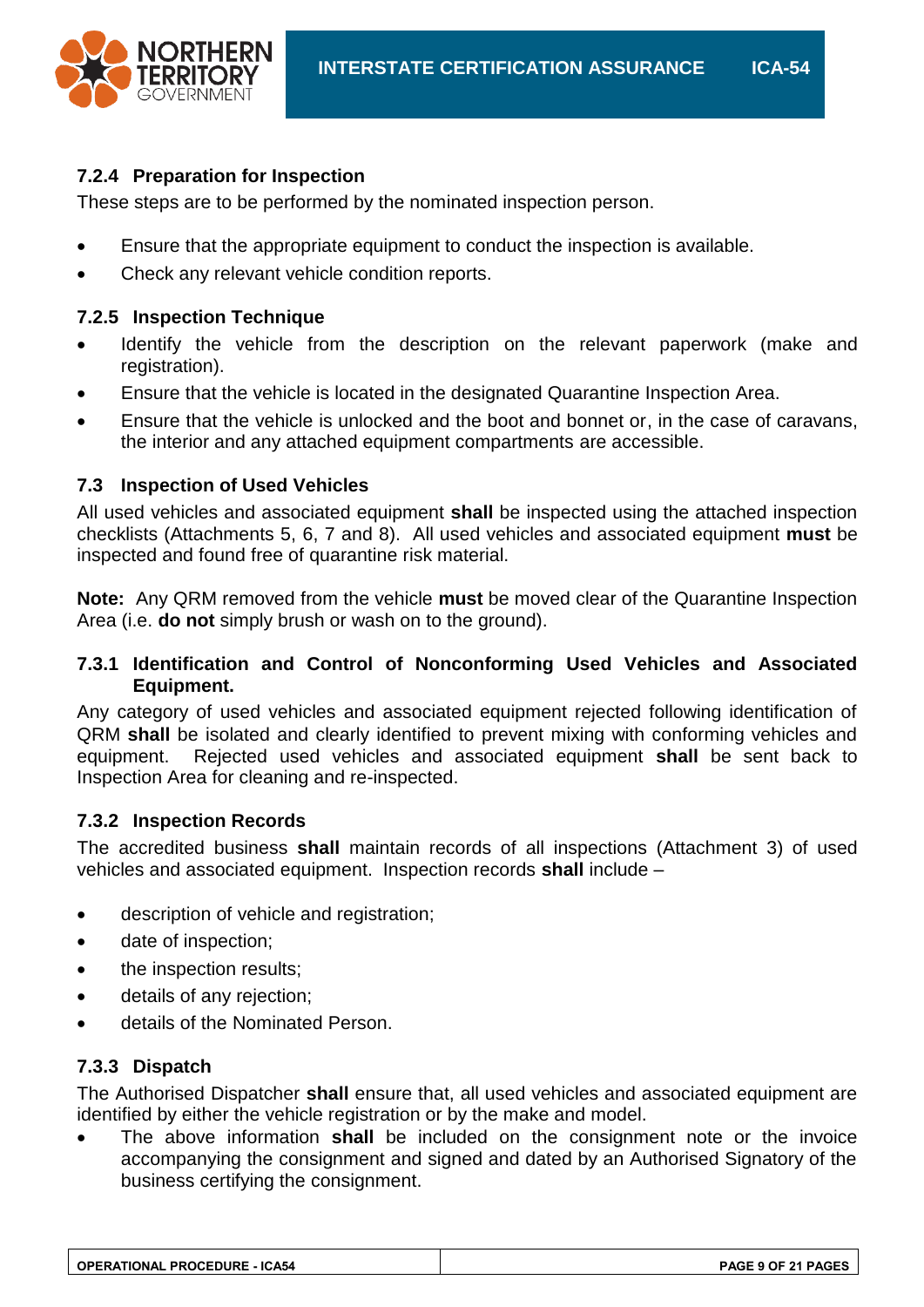

 If the used vehicles and associated equipment are sealed in a container the seal number and container number **shall** be included in the 'Brand Name or Identifying Marks section of the Plant Health Assurance Certificate accompanying the consignment.

prior to the issuance of a Plant Health Assurance Certificate by the business under this Operational Procedure.

#### **7.3.4 Assurance Certificates**

The Authorised Dispatcher **shall** ensure an Plant Health Assurance Certificate is completed and signed by an Authorised Signatory of the business prior to consignment of the Used Vehicles and Associated Equipment to a facility requiring certification that the vehicle is clean and free of QRM. Ensure that the original Certificate is given to the transporter.

An Authorised Signatory **must** complete a Plant Health Assurance Certificate (PHAC). A completed example is shown (refer Attachment 2).

 check that the quantities and vehicle types in the assembled consignment match the details on the Plant Health Assurance Certificate.

Individual Plant Health Assurance Certificates **shall** be issued to cover each consignment (ie. a discrete quantity of product transported to a single consignee at one time) to avoid splitting of consignments.

Assurance Certificates **shall** be completed, issued and distributed in accordance with the Work Instruction Guidelines for Completion of Plant Health Assurance Certificates (WI-02).

#### **7.3.5 Assurance Certificate Distribution**

The **original** (yellow copy) **must** accompany the consignment. The **duplicate** (white copy) **must** be retained by the business. The **triplicate** (green copy) **must** be sent to PBB.

#### **7.3.6 ICA System Records**

The business **shall** maintain the following records –

- (a) a current facility plan for each property on which inspection for certification will be undertaken;
- (b) inspection records; and
- (c) the duplicate copy of each Plant Health Assurance Certificate (Attachment 2) issued by the business.

ICA system records **shall** be retained for a period of not less than 24 months from completion.

ICA system records **shall** be made available on request by an Inspector.

#### **7.3.7 ICA System Documentation**

The business **shall** maintain the following documentation –

- (a) a copy of the business's current Application for Accreditation (refer Attachment 1);
- (b) a current copy of this Operational Procedure;

| <b>OPERATIONAL PROCEDURE - ICA54</b> | PAGE 10 OF 21 PAGES |
|--------------------------------------|---------------------|
|                                      |                     |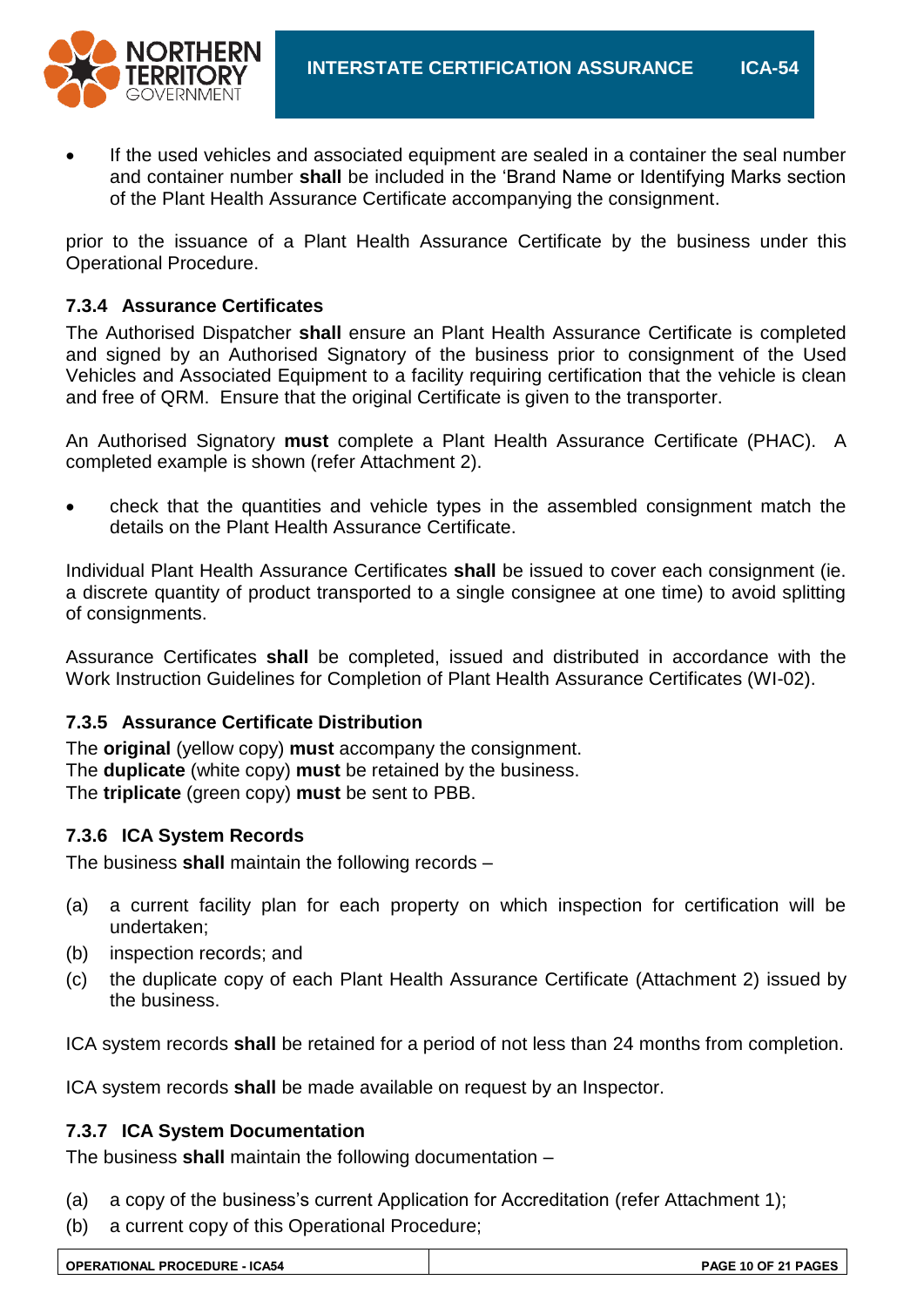

(c) a current Certificate of Accreditation for an Interstate Certification Assurance.

ICA system documentation **shall** be made available on request by an Inspector.

#### **8. SANCTIONS POLICY**

The Department of Primary Industry and Resources will implement sanctions depending on whether nonconformities are detected at audit and whether these are proven to be of a critical, major or minor nature.

The Department of Agriculture Western Australia reserves the right to inspect at any time, vehicles and associated equipment prepared under this ICA arrangement and to refuse to accept an Plant Health Assurance Certificate issued by a business operating under this ICA arrangement where they are found not to conform with the conditions specified in this procedure.

#### **8.1 Action upon Detection of Nonconformities**

Upon detection of a critical nonconformity the ICA Arrangement will be suspended immediately and interstate plant health authorities contacted immediately.

Detection of a major nonconformity will lead to a Nonconformance Report being issued and an audit re-scheduled within 7 days. Failure to correct the problem will result in suspension of the ICA Arrangement until the business rectifies the problem.

Minor nonconformities detected at audit will receive a Nonconformance Report which **must** be rectified by the next scheduled audit.

#### **8.1.1 Product Rejection Procedures**

The Certification Controller is responsible for ensuring that any interstate rejections (either by an Agricultural inspector or the receiving client) are documented. He/she will investigate the history of that consignment including inspection and dispatch records. A report on the investigations and any corrective action taken **must** be attached to appropriate records for audit purposes.

#### **8.1.2 System Rejection Procedures**

The Certification Controller will take immediate action whenever any of the procedures in this ICA fail or are not being met. This includes such matters as;

- incorrect package identification;
- auditable records incomplete;
- vehicles not inspected as per the operational procedure;

which may involve temporary suspension of inspections and retraining of responsible personnel.

#### **8.2 Notice of Suspension or Cancellation of Accreditation**

Notice of suspension or cancellation of the ICA Arrangement will be given in writing to the business. The business may appeal the decision by writing to the Chief Plant Health Manager stating reasons for the appeal.

| <b>OPERATIONAL PROCEDURE - ICA54</b> | PAGE 11 OF 21 PAGES |
|--------------------------------------|---------------------|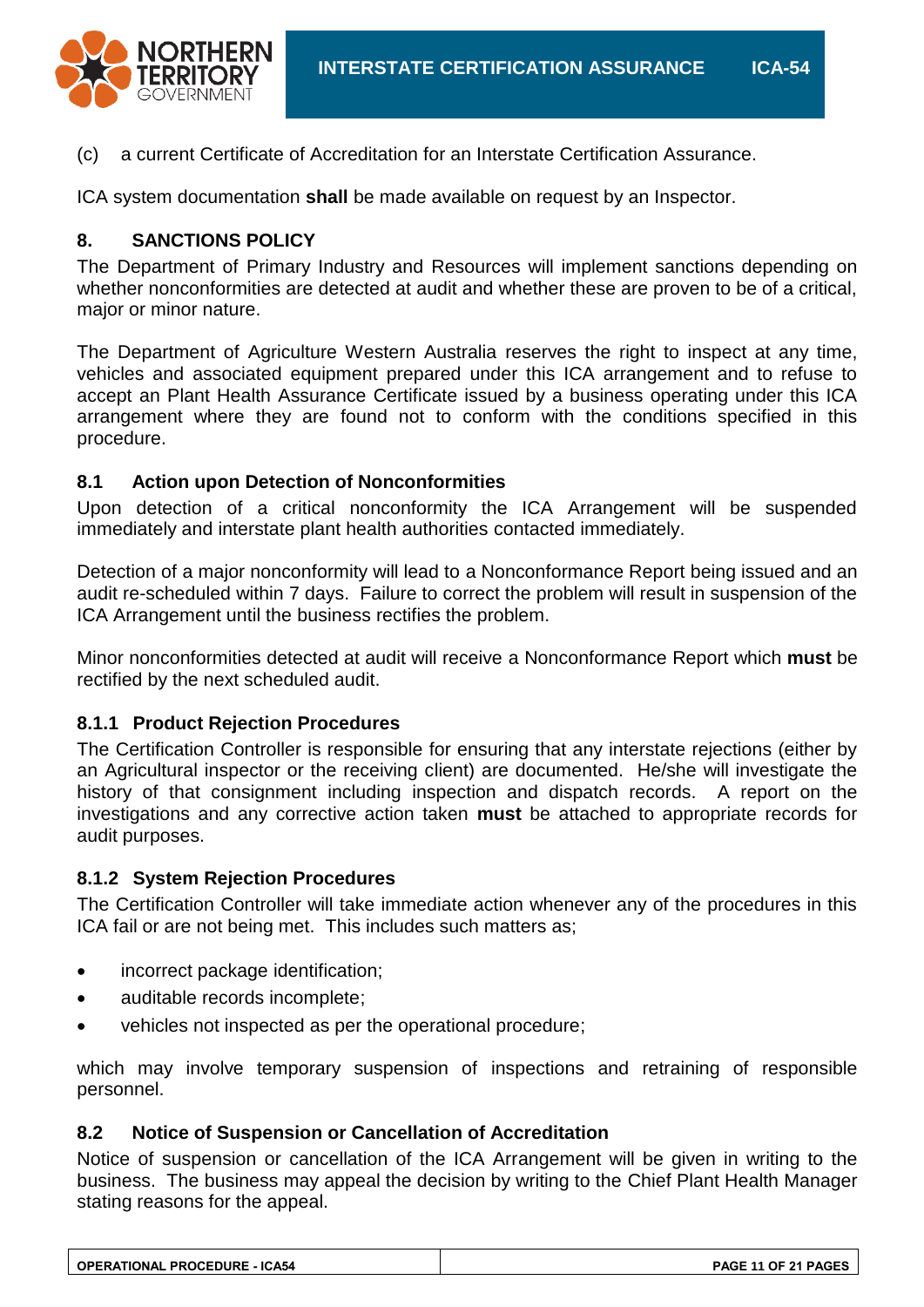

#### **9. ATTACHMENTS**

| Attachment 1 | Application for Accreditation of a Business<br>for an Interstate Certification Assurance<br>(ICA) and/or Certification Assurance (CA)<br>Arrangement | (BLANK)             |
|--------------|------------------------------------------------------------------------------------------------------------------------------------------------------|---------------------|
| Attachment 2 | Plant Health Assurance Certificate (PHAC)                                                                                                            | (COMPLETED EXAMPLE) |
| Attachment 3 | <b>Inspection Record</b>                                                                                                                             | (BLANK)             |
| Attachment 4 | <b>Facility Plan</b>                                                                                                                                 | (BLANK)             |
| Attachment 5 | <b>Used Vehicle Inspection Checklist</b>                                                                                                             | (BLANK)             |
| Attachment 6 | Used Caravan/Camper Checklist                                                                                                                        | (BLANK)             |
| Attachment 7 | <b>Used Trailer/Dolly Checklist</b>                                                                                                                  | (BLANK)             |
| Attachment 8 | <b>Used Truck Inspection Checklist</b>                                                                                                               | (BLANK)             |

| <b>OPERATIONAL PROCEDURE - ICA54</b> | PAGE 12 OF 21 PAGES |
|--------------------------------------|---------------------|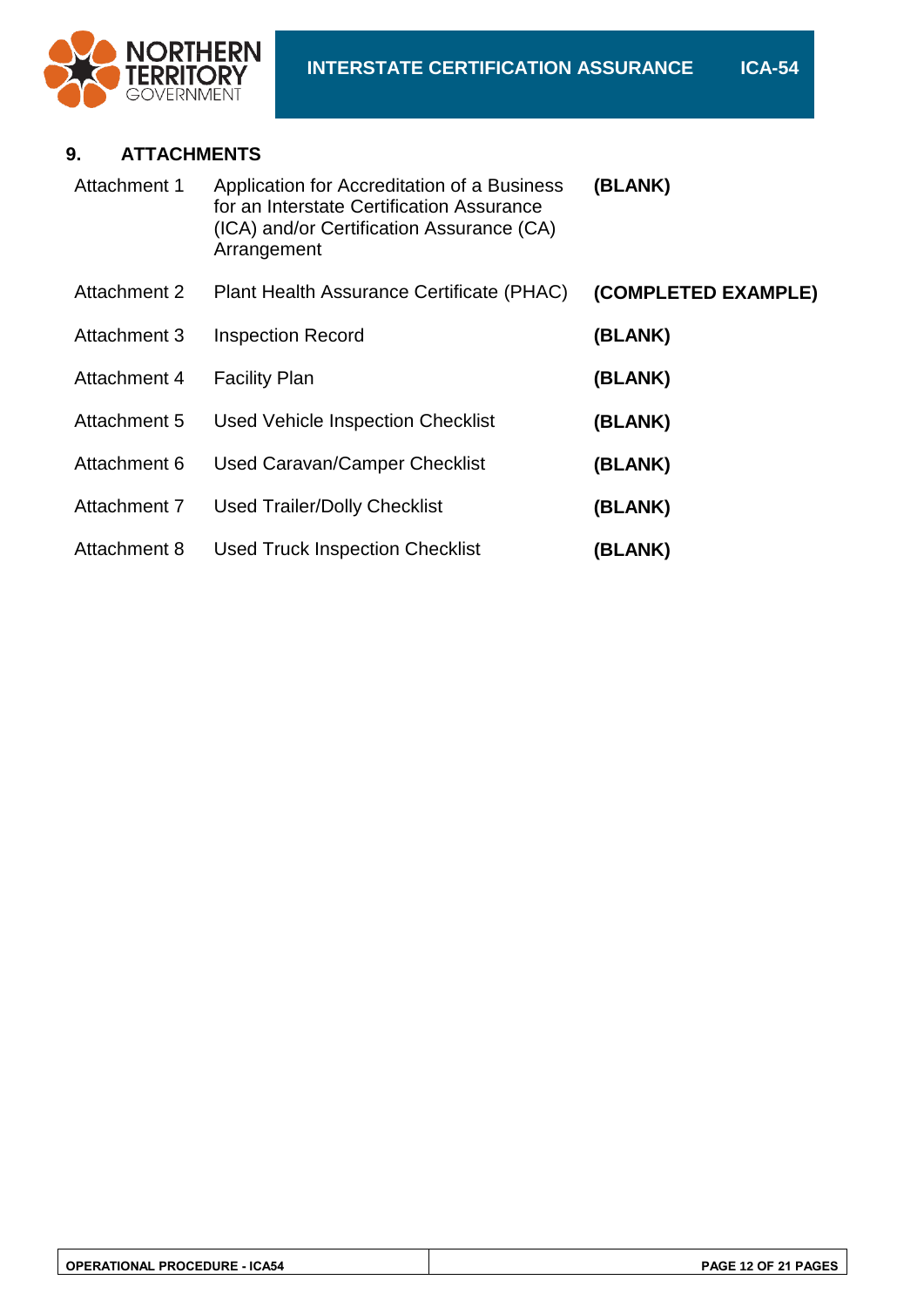

#### **Application for Accreditation of a Business for an Interstate Certification Assurance (ICA) and/or Certification Assurance (CA) Arrangement**

|                              |                                                                                                                                                                                                                                   |                                |                                       |                  |                                                                                    |         |                                                                     | <b>Attachment 1</b>                                                                                                                                                                                                                                                                                                                                                                                                                          |
|------------------------------|-----------------------------------------------------------------------------------------------------------------------------------------------------------------------------------------------------------------------------------|--------------------------------|---------------------------------------|------------------|------------------------------------------------------------------------------------|---------|---------------------------------------------------------------------|----------------------------------------------------------------------------------------------------------------------------------------------------------------------------------------------------------------------------------------------------------------------------------------------------------------------------------------------------------------------------------------------------------------------------------------------|
|                              | Tick each box that describes your business and the ICA/CA arrangement and provide specific details where required.<br>Only one arrangement, that is one Operational Procedure at one Facility, may be covered in one application. |                                |                                       |                  |                                                                                    |         |                                                                     |                                                                                                                                                                                                                                                                                                                                                                                                                                              |
|                              | Indicate the type of application being made.                                                                                                                                                                                      |                                |                                       |                  | <b>New</b>                                                                         | Renewal | Amendment                                                           |                                                                                                                                                                                                                                                                                                                                                                                                                                              |
| 1.                           | <b>Business/Persons Details</b>                                                                                                                                                                                                   |                                |                                       |                  |                                                                                    |         |                                                                     |                                                                                                                                                                                                                                                                                                                                                                                                                                              |
| (a)                          | Type of Ownership of Business                                                                                                                                                                                                     |                                |                                       |                  |                                                                                    |         |                                                                     |                                                                                                                                                                                                                                                                                                                                                                                                                                              |
|                              | Individual                                                                                                                                                                                                                        | <b>Incorporated Company</b>    |                                       |                  | Other                                                                              |         |                                                                     |                                                                                                                                                                                                                                                                                                                                                                                                                                              |
|                              | Partnership                                                                                                                                                                                                                       | <b>Cooperative Association</b> |                                       |                  | (please specify)                                                                   |         |                                                                     |                                                                                                                                                                                                                                                                                                                                                                                                                                              |
| (b)                          | Name of Business/Person                                                                                                                                                                                                           |                                |                                       |                  | <b>ARBN</b><br><b>ACN</b>                                                          |         | the Office of Business Affairs or Australian Securities Commission) | Please supply name in full. For a partnership, list the full names of each<br>partner in their normal order. Companies must provide their Australian<br>Company Number (ACN) or Australian Registered Body Number<br>(ARBN) and attach a copy of the Certificate of Incorporation.<br>Cooperative associations must provide appropriate proof of registration<br>(i.e. a copy of the Certificate of Registration or registration search from |
| (c)                          | Trading Name/s of the Business/Person (as shown on packages sent to market)                                                                                                                                                       |                                |                                       |                  |                                                                                    |         |                                                                     |                                                                                                                                                                                                                                                                                                                                                                                                                                              |
|                              |                                                                                                                                                                                                                                   |                                |                                       |                  |                                                                                    |         |                                                                     |                                                                                                                                                                                                                                                                                                                                                                                                                                              |
| (d)                          | Postal address of the Business/Person                                                                                                                                                                                             |                                |                                       |                  |                                                                                    |         |                                                                     |                                                                                                                                                                                                                                                                                                                                                                                                                                              |
|                              |                                                                                                                                                                                                                                   |                                |                                       |                  | Telephone:                                                                         |         |                                                                     |                                                                                                                                                                                                                                                                                                                                                                                                                                              |
|                              |                                                                                                                                                                                                                                   |                                |                                       |                  | Facsimile:                                                                         |         |                                                                     |                                                                                                                                                                                                                                                                                                                                                                                                                                              |
|                              |                                                                                                                                                                                                                                   |                                |                                       |                  | Mobile:                                                                            |         |                                                                     |                                                                                                                                                                                                                                                                                                                                                                                                                                              |
|                              | E-mail                                                                                                                                                                                                                            |                                |                                       |                  |                                                                                    |         |                                                                     |                                                                                                                                                                                                                                                                                                                                                                                                                                              |
| (e)                          | Has the business been registered<br>previously for the interstate<br>movement of produce?                                                                                                                                         |                                | □<br>П                                | Yes<br><b>No</b> | If yes, give the<br>business's/persons<br><b>Interstate Produce</b><br>(IP) Number |         | A                                                                   |                                                                                                                                                                                                                                                                                                                                                                                                                                              |
| z.<br>a)                     | <b>Operational Procedure and Facility Details</b><br>Operational Procedure used in this arrangement                                                                                                                               |                                |                                       |                  |                                                                                    |         |                                                                     |                                                                                                                                                                                                                                                                                                                                                                                                                                              |
|                              | Reference No.                                                                                                                                                                                                                     |                                | <b>Title of Operational Procedure</b> |                  |                                                                                    |         |                                                                     |                                                                                                                                                                                                                                                                                                                                                                                                                                              |
|                              |                                                                                                                                                                                                                                   |                                |                                       |                  |                                                                                    |         |                                                                     |                                                                                                                                                                                                                                                                                                                                                                                                                                              |
| (b)                          | Street address of the facility                                                                                                                                                                                                    |                                |                                       |                  |                                                                                    |         |                                                                     |                                                                                                                                                                                                                                                                                                                                                                                                                                              |
|                              |                                                                                                                                                                                                                                   |                                |                                       |                  | Telephone:                                                                         |         |                                                                     |                                                                                                                                                                                                                                                                                                                                                                                                                                              |
|                              |                                                                                                                                                                                                                                   |                                |                                       |                  | Facsimile                                                                          |         |                                                                     |                                                                                                                                                                                                                                                                                                                                                                                                                                              |
|                              |                                                                                                                                                                                                                                   |                                |                                       |                  | Mobile                                                                             |         |                                                                     |                                                                                                                                                                                                                                                                                                                                                                                                                                              |
| 3.                           | Authorised Signatories (for Plant Health Assurance Certificates)                                                                                                                                                                  |                                |                                       |                  |                                                                                    |         |                                                                     |                                                                                                                                                                                                                                                                                                                                                                                                                                              |
|                              |                                                                                                                                                                                                                                   | <b>Family Name</b>             |                                       |                  | <b>Given Name/s</b>                                                                |         | <b>Specimen Signature</b>                                           |                                                                                                                                                                                                                                                                                                                                                                                                                                              |
|                              | <b>Certification Controller</b>                                                                                                                                                                                                   |                                |                                       |                  |                                                                                    |         |                                                                     |                                                                                                                                                                                                                                                                                                                                                                                                                                              |
| Back-up<br><b>Controller</b> | <b>Certification</b>                                                                                                                                                                                                              |                                |                                       |                  |                                                                                    |         |                                                                     |                                                                                                                                                                                                                                                                                                                                                                                                                                              |
|                              |                                                                                                                                                                                                                                   |                                |                                       |                  |                                                                                    |         |                                                                     |                                                                                                                                                                                                                                                                                                                                                                                                                                              |

| Additional<br><b>Signatories</b> | <b>Authorised</b> |  |  |
|----------------------------------|-------------------|--|--|
|                                  |                   |  |  |

| <b>OPERATIONAL PROCEDURE - ICA54</b> | PAGE 13 OF 21 PAGES |
|--------------------------------------|---------------------|
|                                      |                     |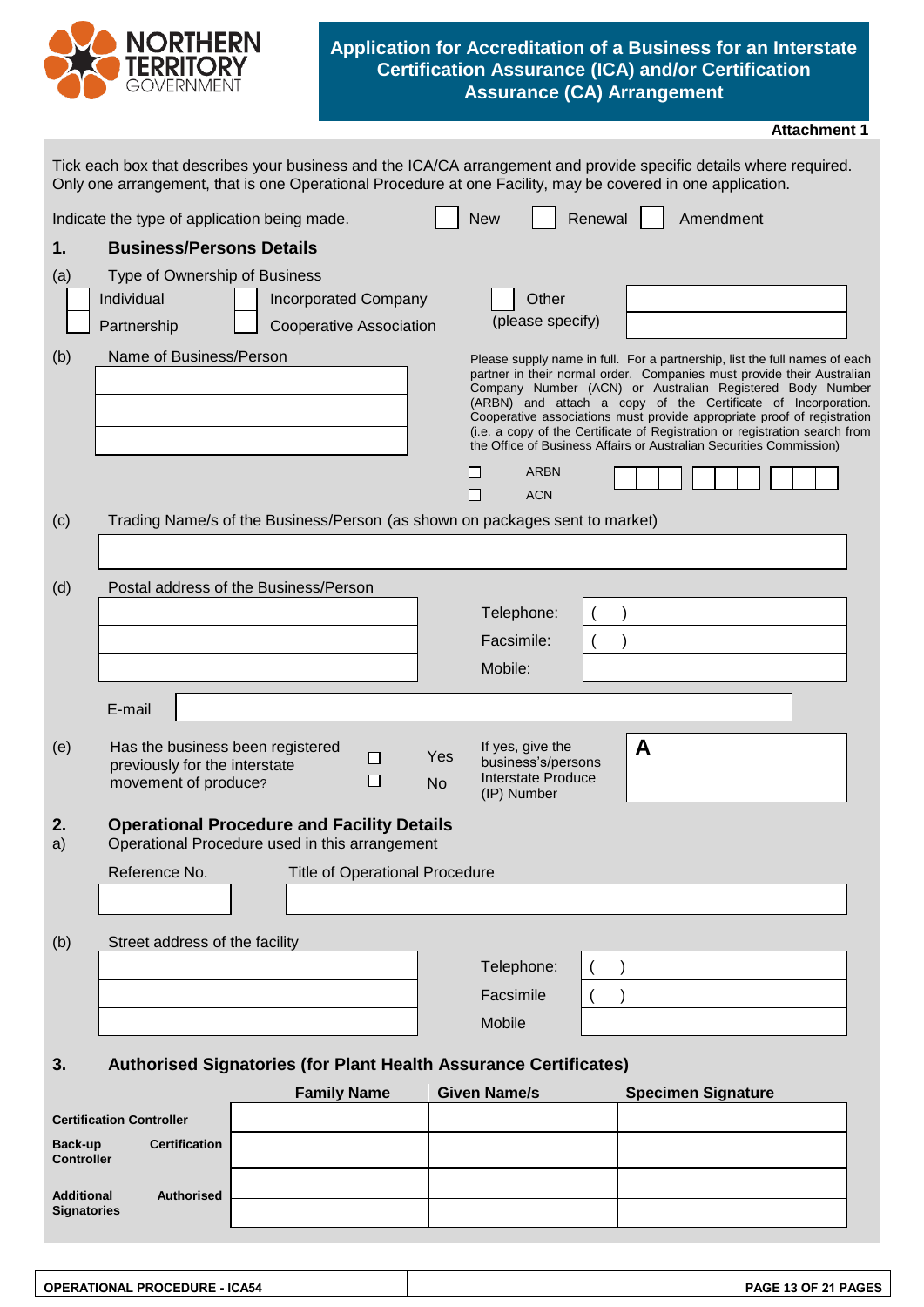| 4.  |                        | insufficient space, attach a list)                                                                                                                                                                                                                              |  |                                                         |                                                                                                     | Types (including varieties) of Produce to be Prepared Under the ICA/CA Arrangement (if                                       |
|-----|------------------------|-----------------------------------------------------------------------------------------------------------------------------------------------------------------------------------------------------------------------------------------------------------------|--|---------------------------------------------------------|-----------------------------------------------------------------------------------------------------|------------------------------------------------------------------------------------------------------------------------------|
|     |                        |                                                                                                                                                                                                                                                                 |  |                                                         |                                                                                                     |                                                                                                                              |
|     |                        |                                                                                                                                                                                                                                                                 |  |                                                         |                                                                                                     |                                                                                                                              |
|     |                        |                                                                                                                                                                                                                                                                 |  |                                                         |                                                                                                     |                                                                                                                              |
| 5.  |                        |                                                                                                                                                                                                                                                                 |  |                                                         | <b>Interstate Certification Assurance/Certification Assurance System Records</b>                    |                                                                                                                              |
| (a) |                        | <b>Operational Procedure?</b>                                                                                                                                                                                                                                   |  |                                                         |                                                                                                     | What records do you maintain to verify that the business is carrying out its responsibilities and duties under the           |
|     |                        |                                                                                                                                                                                                                                                                 |  |                                                         |                                                                                                     | We maintain all our records in accordance with the examples provided in the Operational Procedure.                           |
|     |                        |                                                                                                                                                                                                                                                                 |  |                                                         | We have developed alternative or additional records to those provided in the Operational Procedure. |                                                                                                                              |
| (b) |                        |                                                                                                                                                                                                                                                                 |  |                                                         | List the alternative or additional records you intend to use and attach a copy to this application. |                                                                                                                              |
|     | (a)<br>(b)<br>(c)      |                                                                                                                                                                                                                                                                 |  |                                                         |                                                                                                     |                                                                                                                              |
| 6.  |                        | <b>Accreditation Conditions</b>                                                                                                                                                                                                                                 |  |                                                         |                                                                                                     |                                                                                                                              |
| (a) |                        | For the purposes of this agreement the following definitions shall apply:-                                                                                                                                                                                      |  |                                                         |                                                                                                     |                                                                                                                              |
|     |                        | Applicant                                                                                                                                                                                                                                                       |  |                                                         |                                                                                                     | means the person, corporation, or other legal entity who is accredited under this agreement.                                 |
|     |                        | Inspector                                                                                                                                                                                                                                                       |  | means an inspector appointed under the Plant Health Act |                                                                                                     |                                                                                                                              |
|     |                        | Department                                                                                                                                                                                                                                                      |  |                                                         | means the Department of Primary Industry and Resources                                              |                                                                                                                              |
|     |                        | <b>Interstate Certification</b><br>Assurance System                                                                                                                                                                                                             |  | Operational Procedure nominated in Section 2(a).        |                                                                                                     | means the processes, equipment, personnel and resources used to implement the                                                |
| (b) |                        |                                                                                                                                                                                                                                                                 |  |                                                         | Procedure as nominated in Section 2(a), and must maintain the records specified in Section 5.       | The applicant must maintain and operate the interstate certification assurance system in accordance with the Operational     |
| (c) |                        | The applicant will, upon request, allow an inspector to enter any premises where produce certified under the agreement is<br>treated or dispatched, or where any produce, equipment, chemicals, documents for records are stored.                               |  |                                                         |                                                                                                     |                                                                                                                              |
| (d) |                        | The inspector may inspect or take samples of any relevant item present on the premises at the time of the search.                                                                                                                                               |  |                                                         |                                                                                                     |                                                                                                                              |
| (e) |                        | The applicant must take all steps to assist an inspector in the conduct of audits including allowing the inspector or officer to<br>interview any employee of the applicant in relation to the Implementation of the Interstate certification assurance system. |  |                                                         |                                                                                                     |                                                                                                                              |
| (f) |                        |                                                                                                                                                                                                                                                                 |  |                                                         |                                                                                                     | The applicant authorises the persons listed in Section 3 of this application to issue certificates on his or her behalf.     |
| (g) |                        | as they remain the property of Plant Biosecurity Branch.                                                                                                                                                                                                        |  |                                                         |                                                                                                     | In the event of cancellation or non-renewal of this arrangement the certificate pad and any green copies must be returned    |
| (h) |                        | Biosecurity Branch can be contacted for a schedule of the Plant Biosecurity fees.                                                                                                                                                                               |  |                                                         |                                                                                                     | Plant Biosecurity fees will apply to those businesses/persons that choose to participate in this ICA/CA arrangement. Plant   |
|     |                        | granted subject to those conditions.                                                                                                                                                                                                                            |  |                                                         |                                                                                                     | The applicant agrees to abide by the accreditation conditions listed above and acknowledges that any accreditation is        |
|     |                        |                                                                                                                                                                                                                                                                 |  |                                                         |                                                                                                     | The applicant certifies that all of the information contained in this application is true and correct.                       |
|     |                        | Signature/s                                                                                                                                                                                                                                                     |  |                                                         |                                                                                                     | Date                                                                                                                         |
|     |                        |                                                                                                                                                                                                                                                                 |  |                                                         |                                                                                                     |                                                                                                                              |
|     |                        |                                                                                                                                                                                                                                                                 |  |                                                         |                                                                                                     |                                                                                                                              |
|     |                        | applicants are members of a partnership, each of the partners must sign the application.                                                                                                                                                                        |  |                                                         |                                                                                                     | Note: Where the applicant is a corporation, the company seal must be applied, and signed, in the appropriate form. Where the |
|     | <b>Office Use Only</b> |                                                                                                                                                                                                                                                                 |  |                                                         |                                                                                                     |                                                                                                                              |
|     | Desk Audit             | □ Passed                                                                                                                                                                                                                                                        |  | □ Failed                                                |                                                                                                     |                                                                                                                              |
|     |                        |                                                                                                                                                                                                                                                                 |  |                                                         |                                                                                                     | Date received $\frac{1}{2}$ / $\frac{1}{2}$ / $\frac{1}{2}$                                                                  |
|     |                        |                                                                                                                                                                                                                                                                 |  |                                                         |                                                                                                     | Date completed $\frac{1}{2}$ / $\frac{1}{2}$ / $\frac{1}{2}$                                                                 |

Post your application/s to: Department of Primary Industry and Resources, Plant Biosecurity Branch GPO Box 3000, DARWIN NT 0801

| <b>OPERATIONAL PROCEDURE - ICA54</b> | PAGE 14 OF 21 PAGES |
|--------------------------------------|---------------------|
|                                      |                     |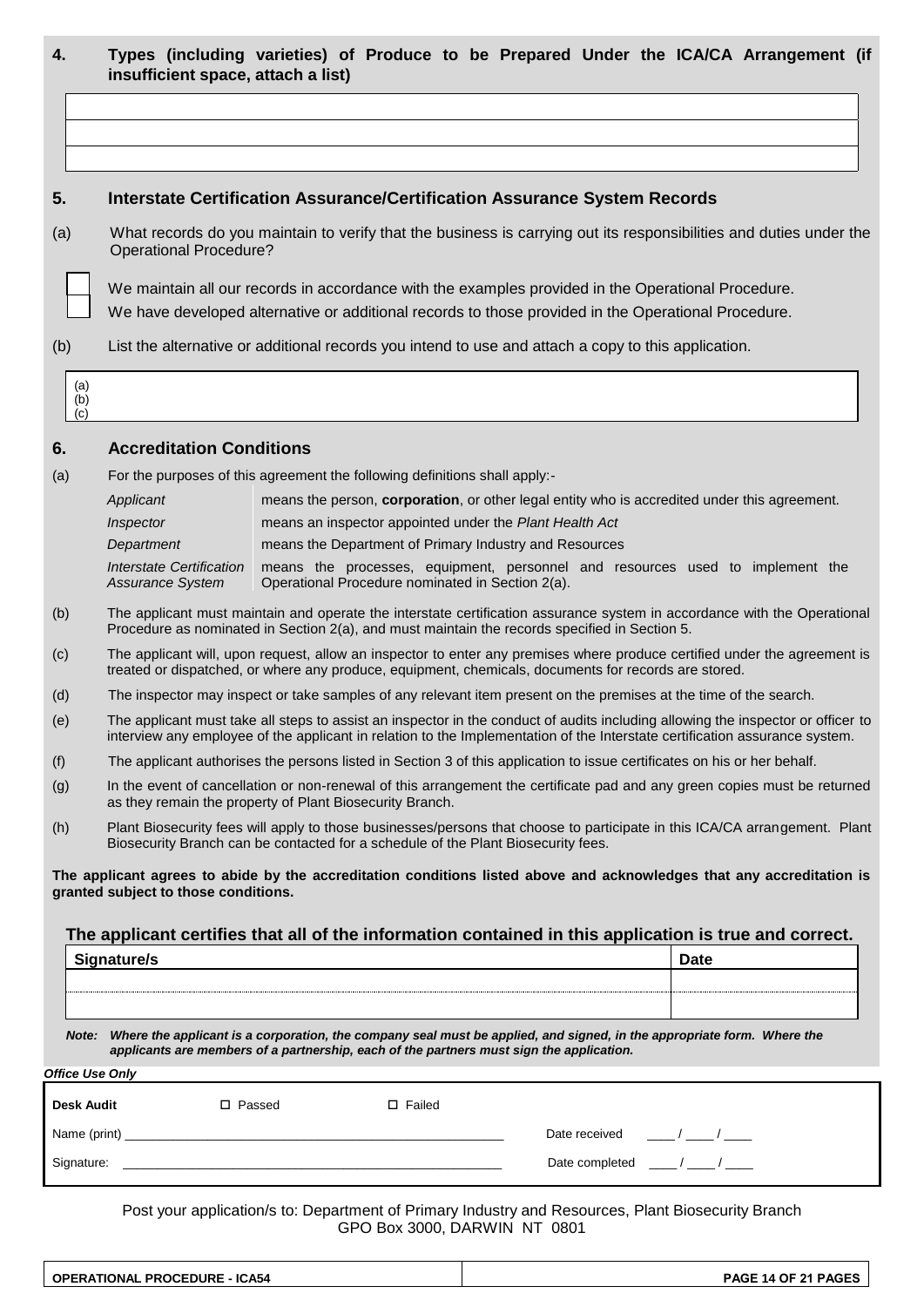Certificate No. B012345



**Attachment 2**

### **Plant Health Assurance Certificate**

**Consignment Details** (PLEASE PRINT) **Certification Details** (PLEASE PRINT)

| <b>IP NUMBER</b> | FACILITY NUMBER | <b>PROCEDURE</b> |
|------------------|-----------------|------------------|
| 9999             | 01              | ICA- $54$        |

*Humpty Doo NT 0836*  $\vert$  **ACCREDITED BUSINESS THAT PREPARED THE PRODUCE** 

Name *Joe's Car Moving Pty Ltd*

**CONSIGNEE (TO)** Address *Horne Road* 

Name *Cars R Us Humpty Doo NT 0836*

**GROWER OR PACKER**

**Fremantle WA** 6160  $\vert$  Name *Joe's Car Moving Pty Ltd* 

Address *Horne Road*

*Humpty Doo NT 0836*

 $CONSIGNOR$  (FROM)

Name *Joe's Car Moving Pty Ltd* 

Address *Horne Road*

Address *Holden Road*

**RECONSIGNED TO** (Splitting consignments or reconsigning whole consignments). Name **OTHER FACILITIES SUPPLYING PRODUCE** Address

| <b>BRAND NAME OR IDENTIFYING MARKS</b><br>(as marked on packages) | DATE OR DATE CODE<br>(as marked on packages) |
|-------------------------------------------------------------------|----------------------------------------------|
| Joe's Car Moving Pty Ltd                                          | <i><b>04072007</b></i>                       |
|                                                                   |                                              |
| Number of                                                         |                                              |

| Number of<br><b>Packages</b> | Type of Packages (e.g. trays, cartons) | <b>Type of Produce</b> | <b>Authorisation for Split Consignment</b> |
|------------------------------|----------------------------------------|------------------------|--------------------------------------------|
|                              | <b>Commodore VY</b>                    | Used vehicle sedan     |                                            |
|                              | <b>Ford XR6</b>                        | Used vehicle ute       |                                            |
|                              |                                        |                        |                                            |
|                              |                                        |                        |                                            |

#### **Treatment Details**

| <b>Treatment</b>       | <b>Chemical (Active Ingredient)</b> | <b>Treatment Date</b> | <b>Concentration / Duration and Temperature</b> |
|------------------------|-------------------------------------|-----------------------|-------------------------------------------------|
| ---------------------- | ---------------------------------   | ----------------      |                                                 |
| ---------------------  | --------------------------------    | ----------------      |                                                 |
| ---------------------  | --------------------------------    | ----------------      |                                                 |
| ---------------------- | ---------------------------------   | ----------------      |                                                 |
| ---------------------  | --------------------------------    | ----------------      |                                                 |

#### **Additional Certification / Codes**

*Meets ICA54 – Inspection of Used Vehicles.*

#### **Declaration**

I, an authorised Signatory of the accredited business that prepared the plants or plant produce described above, hereby declare that the plants or plant produce have been prepared in the business's approved facilities in accordance with the *Plant*  Health Act and that the details shown above are true and correct in every particular.

| <b>AUTHORISED SIGNATORY'S NAME (PLEASE PRINT)</b> | <b>SIGNATURE</b> | <b>DATE</b> |
|---------------------------------------------------|------------------|-------------|
| <b>Joe Signatory</b>                              | Joe Signatory    | 4/7/2007    |

| <b>OPERATIONAL PROCEDURE - ICA54</b> |
|--------------------------------------|
|                                      |

**OPERATIONAL PROCEDURE - ICA54 PAGE 15 OF 21 PAGES**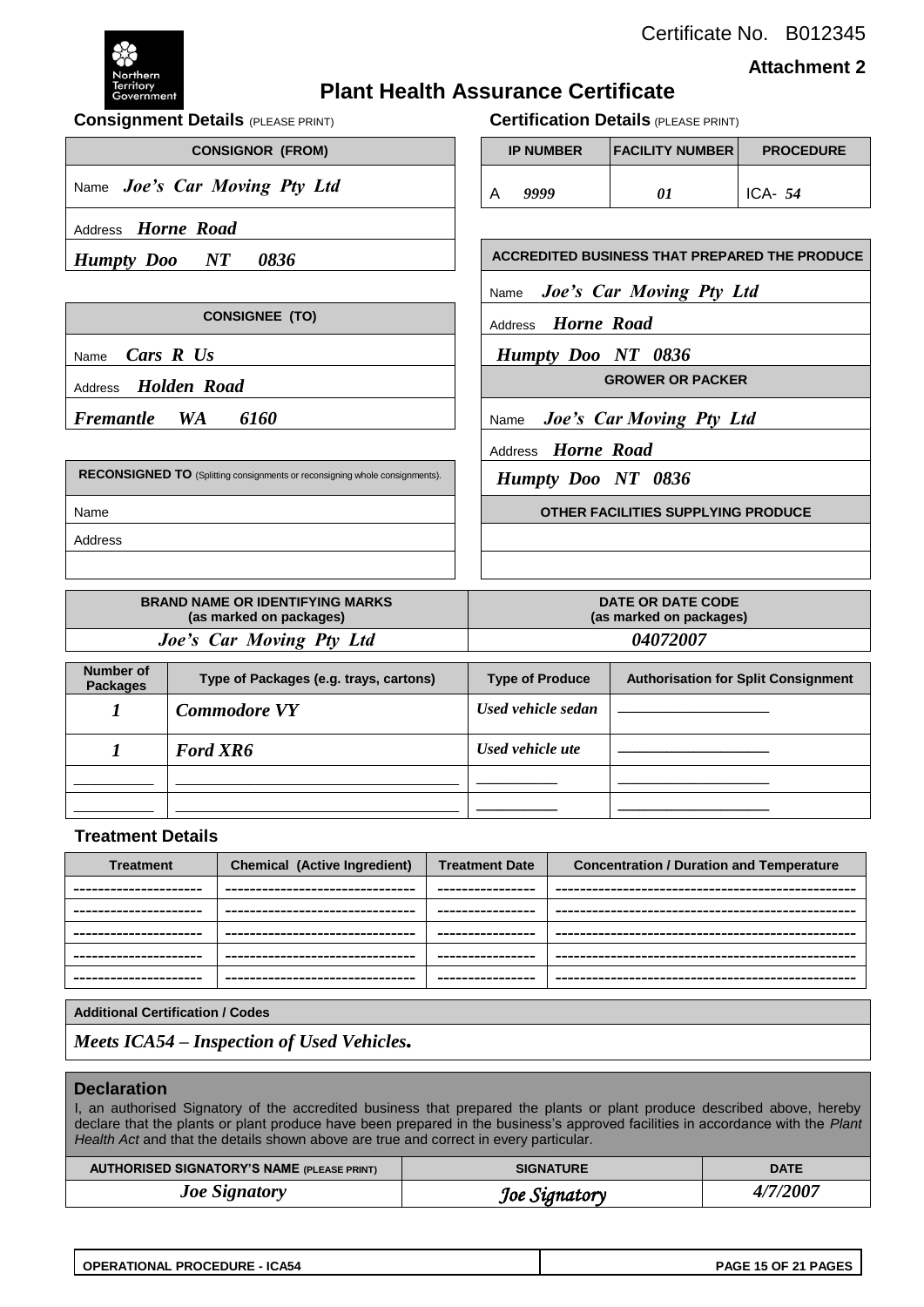### **INSPECTION RECORD**

#### **Attachment 3**

| Nominated person to complete after inspection |         |              |                                                            |                |                                                  |                          |
|-----------------------------------------------|---------|--------------|------------------------------------------------------------|----------------|--------------------------------------------------|--------------------------|
| <b>Make of</b><br>Vehicle<br>Date             |         |              | <b>Inspection result</b>                                   | <b>PHAC No</b> | $\overline{(PRINT)}$<br><b>Nominated Persons</b> | <b>Nominated persons</b> |
|                                               | vehicle | registration | (list nature, location & disposal details of QRM<br>found) |                | name                                             | signature                |
|                                               |         |              |                                                            |                |                                                  |                          |
|                                               |         |              |                                                            |                |                                                  |                          |
|                                               |         |              |                                                            |                |                                                  |                          |
|                                               |         |              |                                                            |                |                                                  |                          |
|                                               |         |              |                                                            |                |                                                  |                          |
|                                               |         |              |                                                            |                |                                                  |                          |
|                                               |         |              |                                                            |                |                                                  |                          |
|                                               |         |              |                                                            |                |                                                  |                          |
|                                               |         |              |                                                            |                |                                                  |                          |
|                                               |         |              |                                                            |                |                                                  |                          |
|                                               |         |              |                                                            |                |                                                  |                          |
|                                               |         |              |                                                            |                |                                                  |                          |
|                                               |         |              |                                                            |                |                                                  |                          |
|                                               |         |              |                                                            |                |                                                  |                          |
|                                               |         |              |                                                            |                |                                                  |                          |
|                                               |         |              |                                                            |                |                                                  |                          |
|                                               |         |              |                                                            |                |                                                  |                          |
|                                               |         |              |                                                            |                |                                                  |                          |
|                                               |         |              |                                                            |                |                                                  |                          |
|                                               |         |              |                                                            |                |                                                  |                          |

| <b>OPERATIONAL PROCEDURE</b><br>-- ICA54 | PAGE 16 OF 21 PAGES |
|------------------------------------------|---------------------|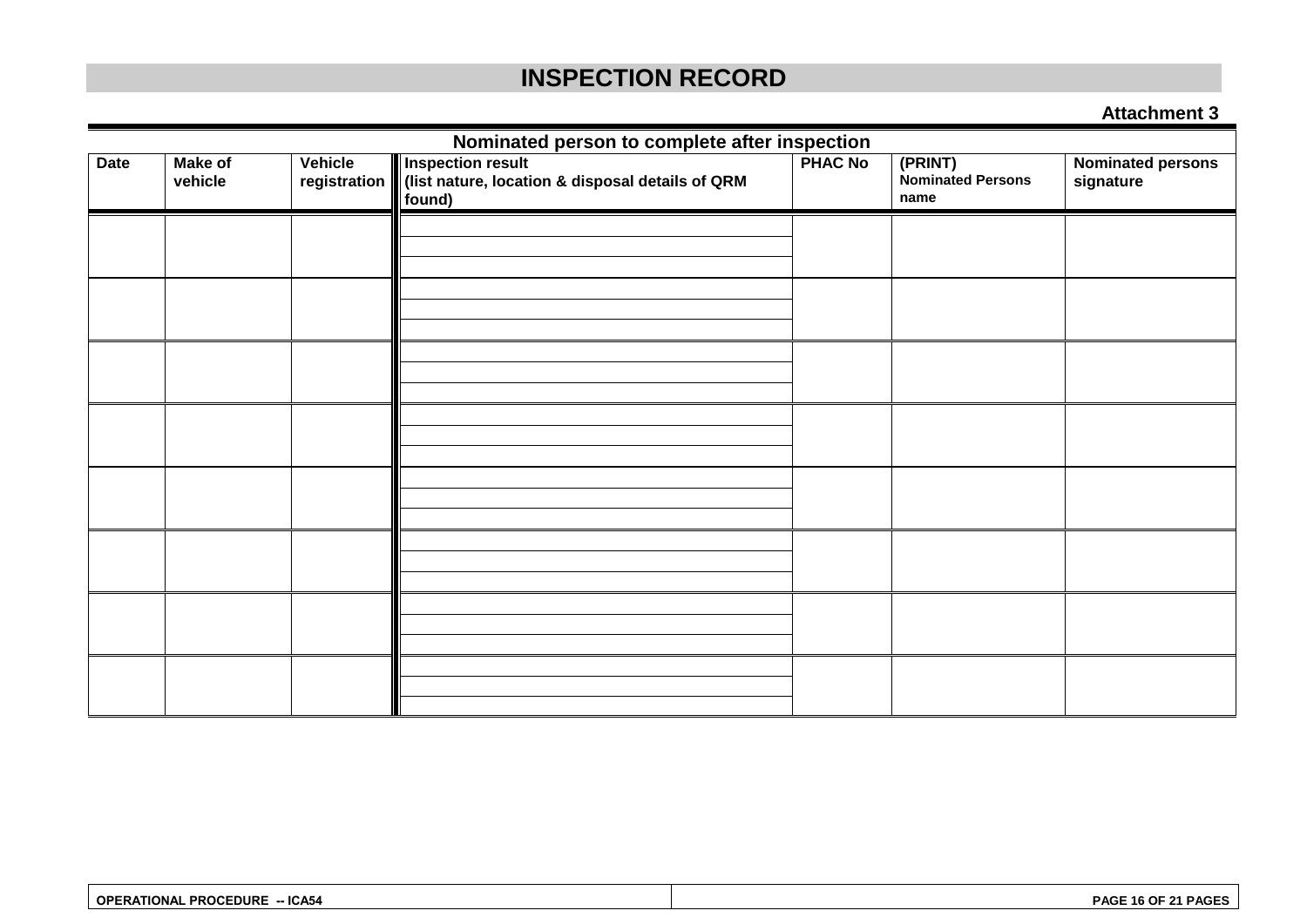

| <b>PROCEDURE</b><br>$-$ ICA54<br><b>OPERATIONAL</b> | PAGE 17 OF 21 PAGES |
|-----------------------------------------------------|---------------------|
|-----------------------------------------------------|---------------------|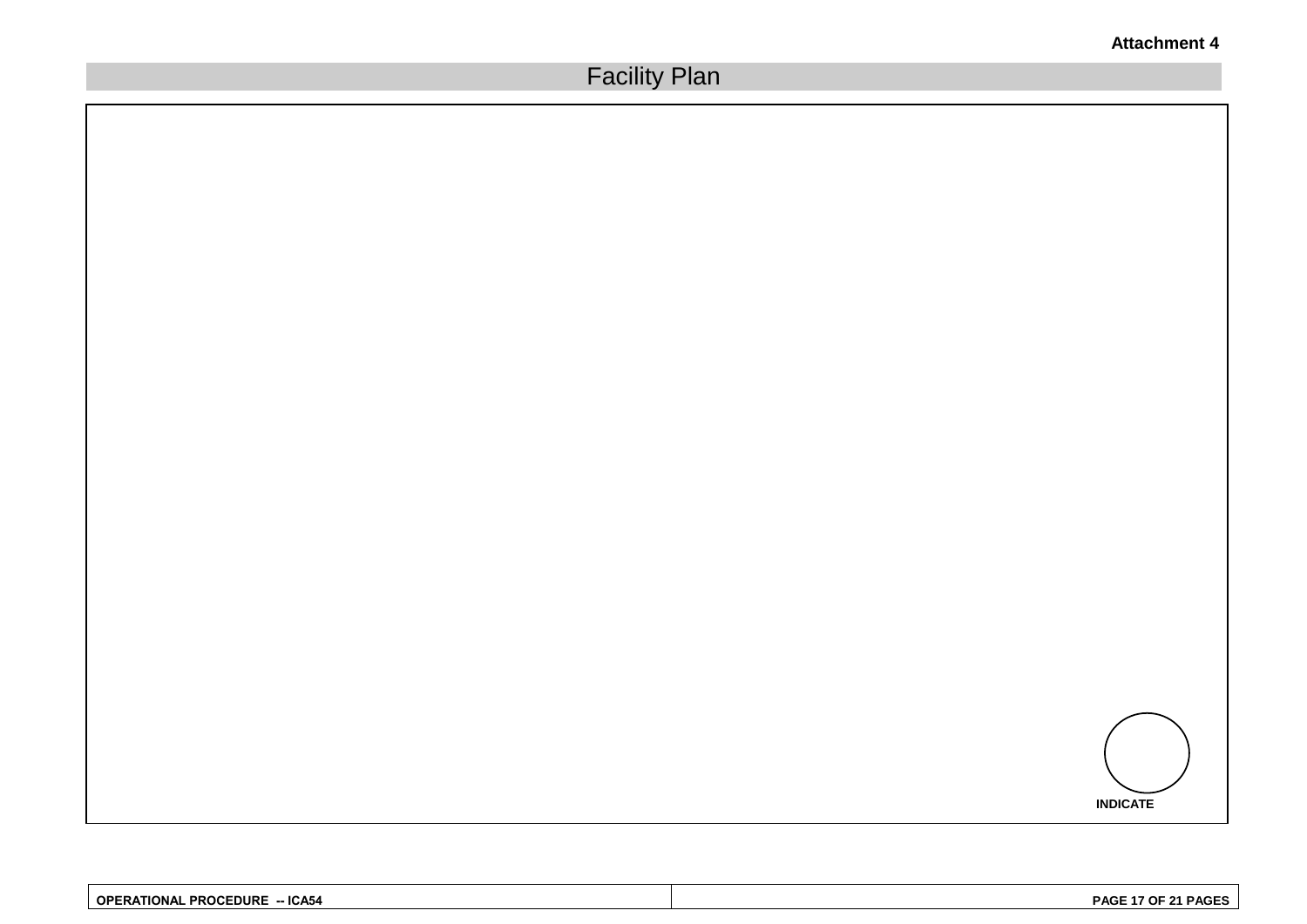## **Used Vehicle Inspection Checklist**

| Northern<br><b>Territory</b><br>Government |                                       |  | Name of Owner/Exporter                                                                                        |                                                                                                                                                         |                                | Name of Supervisor |                    |          |
|--------------------------------------------|---------------------------------------|--|---------------------------------------------------------------------------------------------------------------|---------------------------------------------------------------------------------------------------------------------------------------------------------|--------------------------------|--------------------|--------------------|----------|
|                                            |                                       |  | <b>Inspection Location</b>                                                                                    | Description of Machinery                                                                                                                                |                                |                    |                    |          |
|                                            |                                       |  |                                                                                                               |                                                                                                                                                         |                                |                    |                    |          |
|                                            |                                       |  |                                                                                                               |                                                                                                                                                         |                                |                    |                    | Verified |
| 1                                          | <b>Vehicle Interior</b>               |  | Check:                                                                                                        |                                                                                                                                                         |                                |                    |                    |          |
|                                            |                                       |  | (i)                                                                                                           | the foot wells. Check carpets, mats and sheepskin seat<br>covers for burrs, seeds, mud, etc. Remember to look<br>under mats.                            |                                |                    |                    |          |
|                                            |                                       |  | (ii)                                                                                                          | the contents of the vehicle (for Personal Effects)                                                                                                      |                                |                    |                    |          |
| $\overline{2}$                             | <b>Boot/Rear</b><br><b>Cargo Area</b> |  |                                                                                                               | Remove any contents (e.g. luggage) to facilitate<br>inspection of the following:                                                                        |                                |                    | the                |          |
|                                            |                                       |  | (i)<br>soil)                                                                                                  | the carpet (deposits of hay, weeds seeds, burrs and/or                                                                                                  |                                |                    |                    |          |
|                                            |                                       |  | (ii)                                                                                                          | the spare tyre area                                                                                                                                     |                                |                    |                    |          |
|                                            |                                       |  | (iii)                                                                                                         | other recesses in the boot/rear of the vehicle.                                                                                                         |                                |                    |                    |          |
| 3                                          | <b>Engine</b>                         |  | Remove and check the air filter/cleaner (these often require<br>destruction where they are clogged with QRM). |                                                                                                                                                         |                                |                    |                    |          |
|                                            |                                       |  | Check:                                                                                                        |                                                                                                                                                         |                                |                    |                    |          |
|                                            |                                       |  | grill<br>(i)                                                                                                  |                                                                                                                                                         |                                |                    |                    |          |
|                                            |                                       |  | (ii)<br>recess under windscreen wipers                                                                        |                                                                                                                                                         |                                |                    |                    |          |
|                                            |                                       |  | (iii) radiator core                                                                                           |                                                                                                                                                         |                                |                    |                    |          |
|                                            |                                       |  | (iv) engine area for residues Note: engine oil and grease is<br>not a quarantine risk unless excessive.       |                                                                                                                                                         |                                |                    |                    |          |
| 4                                          | <b>Vehicle</b><br><b>Underside</b>    |  |                                                                                                               | Inspect the underside of the vehicle, specifically:                                                                                                     |                                |                    |                    |          |
|                                            |                                       |  | wheel arches<br>(i)                                                                                           |                                                                                                                                                         |                                |                    |                    |          |
|                                            |                                       |  | mud flaps<br>(ii)                                                                                             |                                                                                                                                                         |                                |                    |                    |          |
|                                            |                                       |  | tyre rims (particularly the rear side)<br>(iii)                                                               |                                                                                                                                                         |                                |                    |                    |          |
|                                            |                                       |  | (iv) axles and diffs                                                                                          |                                                                                                                                                         |                                |                    |                    |          |
|                                            |                                       |  | (V)                                                                                                           | spare tyres on 4WD's (suspended underneath). Note:<br>these are potentially a high risk area as QRM collects<br>inside the horizontally-positioned rim. |                                |                    |                    |          |
| Inspection                                 |                                       |  | Name of Accredited Inspector                                                                                  |                                                                                                                                                         | <b>Contact Phone</b><br>Number |                    | Inspection<br>Date |          |
|                                            | <b>Result</b>                         |  |                                                                                                               | (Print)                                                                                                                                                 |                                |                    |                    |          |
|                                            |                                       |  |                                                                                                               |                                                                                                                                                         |                                |                    |                    |          |
| Comments                                   |                                       |  |                                                                                                               |                                                                                                                                                         |                                |                    |                    |          |
|                                            |                                       |  |                                                                                                               |                                                                                                                                                         |                                |                    |                    |          |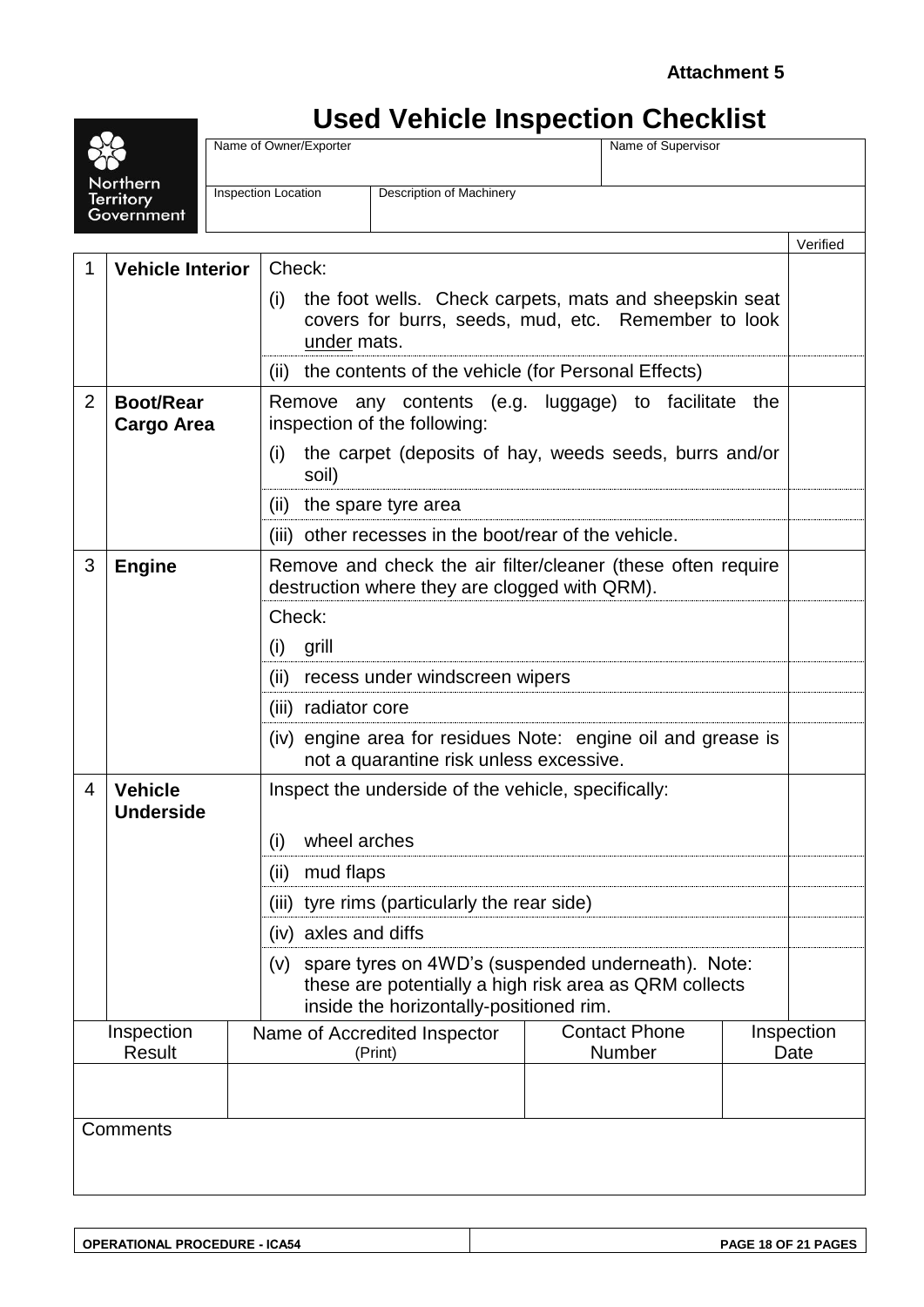### **Caravan/Camper Inspection Checklist**

|                             | Name of Owner/Exporter<br>Name of Supervisor  |                                                                                                                                                |                                                                                                                                                                                                                                 |                                                                                 |                                                                                       |                    |
|-----------------------------|-----------------------------------------------|------------------------------------------------------------------------------------------------------------------------------------------------|---------------------------------------------------------------------------------------------------------------------------------------------------------------------------------------------------------------------------------|---------------------------------------------------------------------------------|---------------------------------------------------------------------------------------|--------------------|
| Territory<br>Government     | Inspection Location                           | Description of Machinery                                                                                                                       |                                                                                                                                                                                                                                 |                                                                                 |                                                                                       |                    |
|                             |                                               |                                                                                                                                                |                                                                                                                                                                                                                                 |                                                                                 |                                                                                       | Verified           |
|                             |                                               |                                                                                                                                                |                                                                                                                                                                                                                                 |                                                                                 |                                                                                       |                    |
|                             |                                               |                                                                                                                                                |                                                                                                                                                                                                                                 |                                                                                 |                                                                                       |                    |
|                             |                                               |                                                                                                                                                |                                                                                                                                                                                                                                 |                                                                                 |                                                                                       |                    |
|                             |                                               |                                                                                                                                                |                                                                                                                                                                                                                                 |                                                                                 |                                                                                       |                    |
|                             |                                               |                                                                                                                                                |                                                                                                                                                                                                                                 |                                                                                 |                                                                                       |                    |
| <b>Underside</b>            | (i)                                           |                                                                                                                                                |                                                                                                                                                                                                                                 |                                                                                 |                                                                                       |                    |
|                             | (ii)                                          |                                                                                                                                                |                                                                                                                                                                                                                                 |                                                                                 |                                                                                       |                    |
|                             |                                               |                                                                                                                                                |                                                                                                                                                                                                                                 |                                                                                 |                                                                                       |                    |
|                             | (iv) axles                                    |                                                                                                                                                |                                                                                                                                                                                                                                 |                                                                                 |                                                                                       |                    |
|                             | (v)                                           | spare tyres (suspended underneath). Note: these are<br>potentially a high risk area as QRM collects inside the<br>horizontally-positioned rim. |                                                                                                                                                                                                                                 |                                                                                 |                                                                                       |                    |
|                             |                                               |                                                                                                                                                |                                                                                                                                                                                                                                 |                                                                                 |                                                                                       |                    |
|                             |                                               |                                                                                                                                                |                                                                                                                                                                                                                                 |                                                                                 |                                                                                       |                    |
|                             |                                               |                                                                                                                                                |                                                                                                                                                                                                                                 |                                                                                 |                                                                                       |                    |
|                             |                                               |                                                                                                                                                |                                                                                                                                                                                                                                 |                                                                                 |                                                                                       |                    |
| Inspection<br><b>Result</b> |                                               |                                                                                                                                                |                                                                                                                                                                                                                                 |                                                                                 |                                                                                       | Inspection<br>Date |
|                             |                                               |                                                                                                                                                |                                                                                                                                                                                                                                 |                                                                                 |                                                                                       |                    |
| Comments                    |                                               |                                                                                                                                                |                                                                                                                                                                                                                                 |                                                                                 |                                                                                       |                    |
|                             |                                               |                                                                                                                                                |                                                                                                                                                                                                                                 |                                                                                 |                                                                                       |                    |
|                             | Northern<br><b>Interior</b><br><b>Vehicle</b> | Check:<br>(i)<br>(ii)<br>(iii)                                                                                                                 | fridges<br>cupboards<br>under seats and benches<br>(iv) under beds<br>wheel arches<br>mud flaps<br>(vi) water tanks<br>(vii) toolboxes and mounts<br>(viii) steps and running boards<br>Name of Accredited Inspector<br>(Print) | (iii) tyre rims (particularly the rear side)<br>(ix) chassis rails and channels | Inspect the underside of the vehicle, specifically:<br><b>Contact Phone</b><br>Number |                    |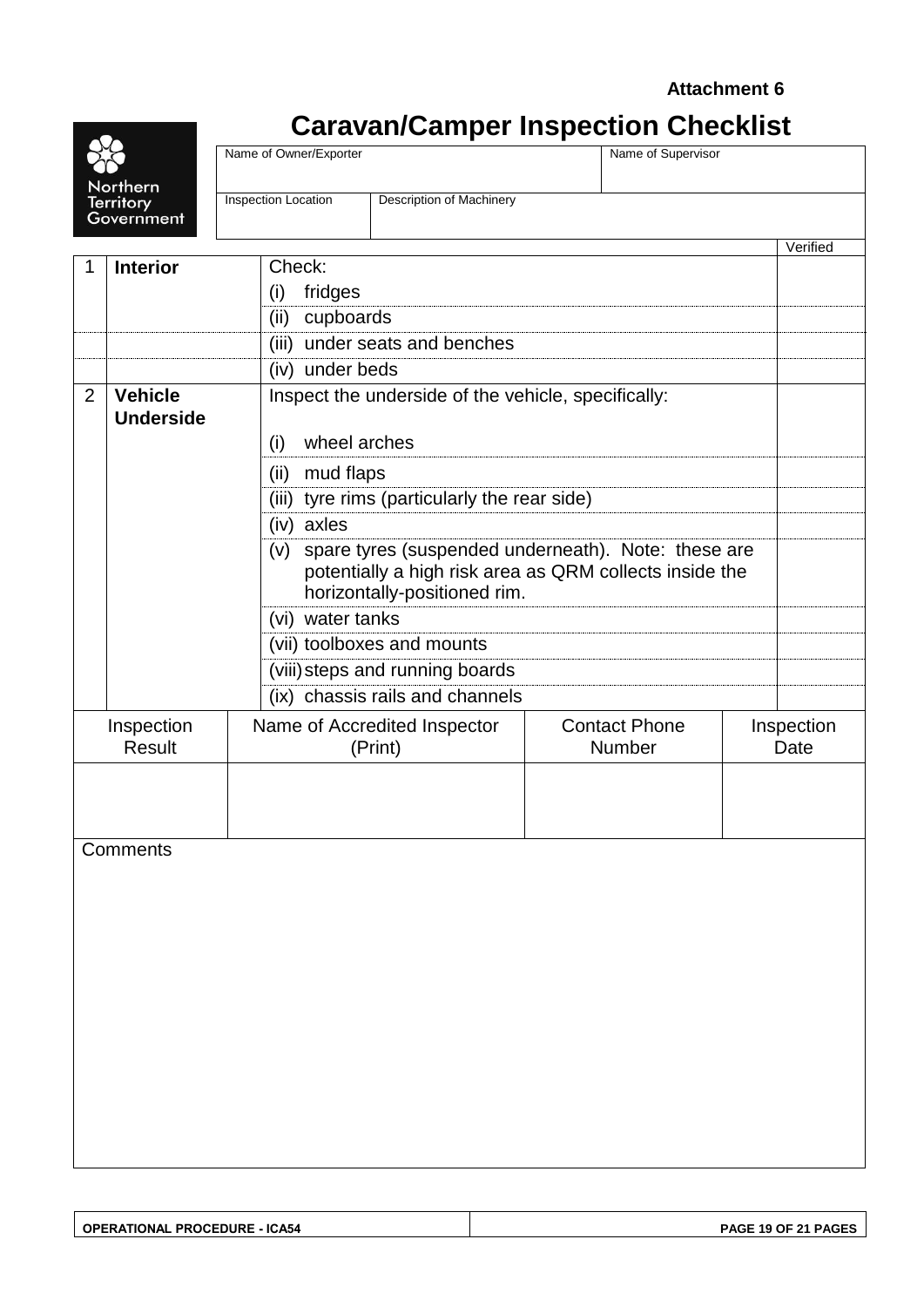### **Trailer/Dolly Inspection Checklist**

|                                | Na  |
|--------------------------------|-----|
| Northern                       |     |
| <b>Territory</b><br>Government | Ins |
|                                |     |

| Name of Owner/Exporter     |                                 | Name of Supervisor |           |  |  |  |
|----------------------------|---------------------------------|--------------------|-----------|--|--|--|
| <b>Inspection Location</b> | <b>Description of Machinery</b> |                    |           |  |  |  |
|                            |                                 |                    | \/arifiad |  |  |  |

|   |                                                                                                          |                                                                                                                                                       |                                | venneu             |  |  |  |  |
|---|----------------------------------------------------------------------------------------------------------|-------------------------------------------------------------------------------------------------------------------------------------------------------|--------------------------------|--------------------|--|--|--|--|
| 1 | Remove any contents (e.g. luggage) to facilitate the<br><b>Tray Area</b><br>inspection of the following: |                                                                                                                                                       |                                |                    |  |  |  |  |
|   |                                                                                                          | tray topside (deposits of hay, weeds seeds, burrs and/or<br>(i)<br>soil)                                                                              |                                |                    |  |  |  |  |
|   |                                                                                                          | (ii)<br>the spare tyre area                                                                                                                           |                                |                    |  |  |  |  |
|   |                                                                                                          | (iii) other recesses                                                                                                                                  |                                |                    |  |  |  |  |
| 2 | <b>Trailer</b><br>Inspect the underside of the trailer, specifically:<br><b>Underside</b>                |                                                                                                                                                       |                                |                    |  |  |  |  |
|   |                                                                                                          | wheel arches<br>(i)                                                                                                                                   |                                |                    |  |  |  |  |
|   |                                                                                                          | mud flaps<br>(ii)                                                                                                                                     |                                |                    |  |  |  |  |
|   | (iii) tyre rims (particularly the rear side)                                                             |                                                                                                                                                       |                                |                    |  |  |  |  |
|   |                                                                                                          | (iv) axles and diffs                                                                                                                                  |                                |                    |  |  |  |  |
|   |                                                                                                          | spare tyres (suspended underneath). Note: these are<br>(v)<br>potentially a high risk area as QRM collects inside the<br>horizontally-positioned rim. |                                |                    |  |  |  |  |
|   | Inspection<br><b>Result</b>                                                                              | Name of Accredited Inspector<br>(Print)                                                                                                               | <b>Contact Phone</b><br>Number | Inspection<br>Date |  |  |  |  |
|   |                                                                                                          |                                                                                                                                                       |                                |                    |  |  |  |  |
|   |                                                                                                          |                                                                                                                                                       |                                |                    |  |  |  |  |
|   | Comments                                                                                                 |                                                                                                                                                       |                                |                    |  |  |  |  |
|   |                                                                                                          |                                                                                                                                                       |                                |                    |  |  |  |  |
|   |                                                                                                          |                                                                                                                                                       |                                |                    |  |  |  |  |
|   |                                                                                                          |                                                                                                                                                       |                                |                    |  |  |  |  |